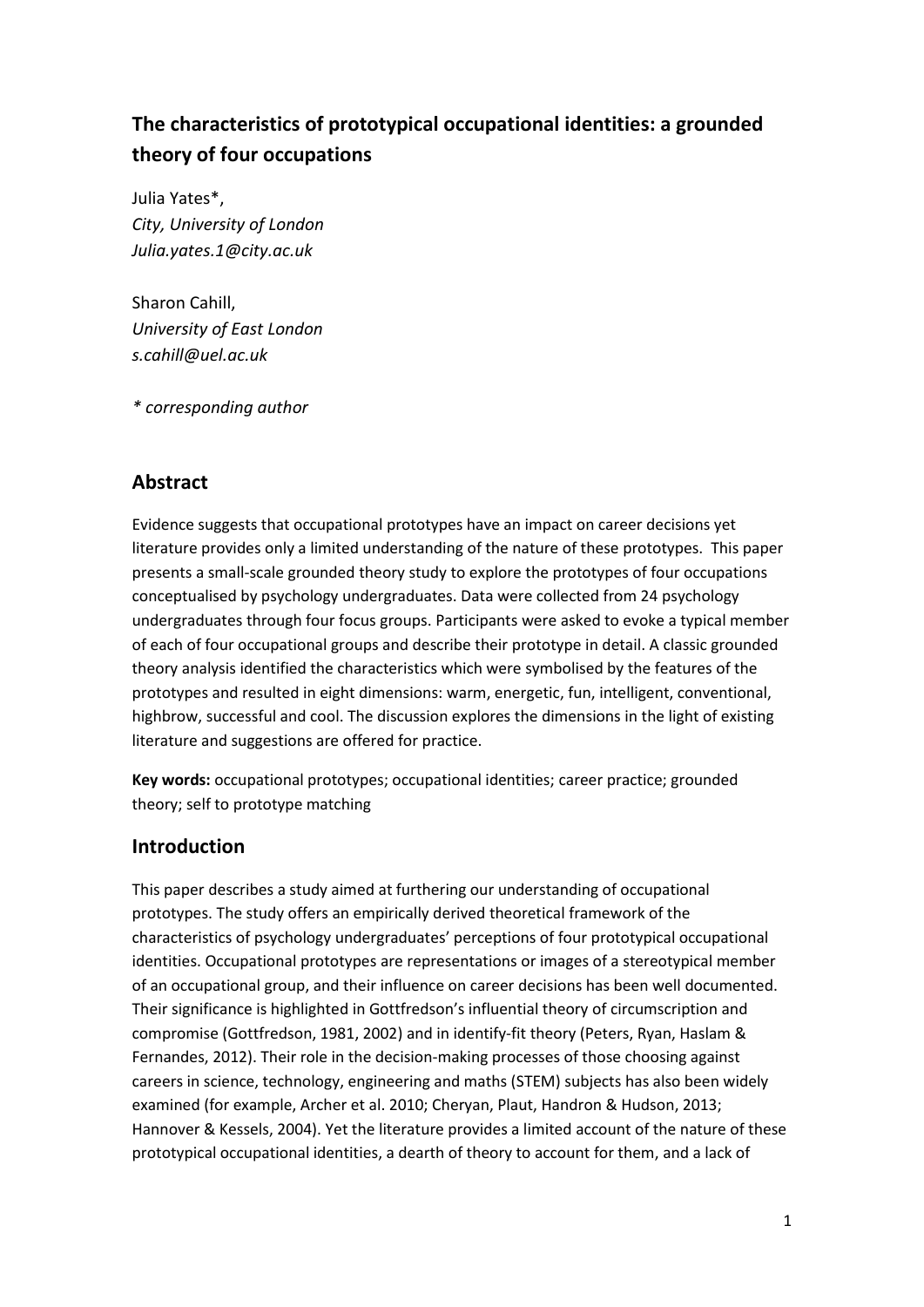practical tools for career counsellors which can facilitate the exploration of occupational prototypes in career conversations.

In the next section, we will introduce occupational prototypes, highlighting the role of symbols in conceptualisations of prototypes, and their influence on career decision making, and will expose the limitations of the theoretical basis within this field. The methodology and findings are then described and a discussion integrates the theory of prototypes in the light of existing literature and suggestions for the practical implications. In keeping with the classic grounded theory methodology used in this study, some new literature, relevant to the findings of the study will be introduced in the discussion section.

## **Theoretical Background**

The importance of identity in career development has become increasingly mainstream in the career literature (Savickas et al., 2009) with an acknowledgment that career decisions are about 'Who will I be?' as much as 'What will I do?'. This identity approach to career development has been widely documented (e.g., Ibarra & Barbelescu, 2010; Meijers & Lengelle, 2012). In making an occupational choice, an individual also makes the choice to join the particular occupational group and perhaps embrace the social identity of that group (Guichard, 2005). As such the perception of the occupational identity is particularly pertinent to our understanding of occupational choice.

Stereotyping is an efficient cognitive procedure which enables us to interpret identities (Lippman, 1991). Stereotypes are cognitive shortcuts which allow people to make sense of complex and overwhelming information, but they can also serve to perpetuate social inequalities (Schneider, 2004). Evidence suggests that they can be reasonably accurate, but gloss over individual differences (Hilton & Von Hippel, 1996; Jussim et al., 2009). The information which feeds into the development of stereotypes is thought to come from both shared experiences, such as the influence of peers and parents (Castelli, Carraro, Tomelleri & Amari, 2007) or television (Mastro, Behm-Morawitz & Kopacz, 2008), and individual experiences (Haslam & Wilson, 2000). The influence of both shared and individual experiences means that whilst there may be some commonality between different people's stereotypes, there will be differences too.

Prototypes are a form of stereotype in which the features and attributes of the stereotype of a particular group are combined and represented in a single conceptualisation of an identity (Rosch & Mervis, 1975). An occupational prototype is thus a mental representation of a typical member of a particular occupation. Occupational prototypes are based on stereotypical thinking but represented as an imagined person (a stereotypical social worker, or a stereotypical builder, for example). Occupational prototypes encompass a wide range of types of information about the occupations and those who inhabit them, including appearance, emotions, cultural beliefs, values and lifestyles (MacKinnon & Langford, 1994; Yates & Cahill, 2018). As occupational prototypes derive from stereotypical features, they comprise elements which are common to others' prototypes and aspects which are personal to each individual's conceptualisation of the prototype. Given that the literature highlights that prototypes consist of a wide range of features and these can be conceptualised as symbolic objects, an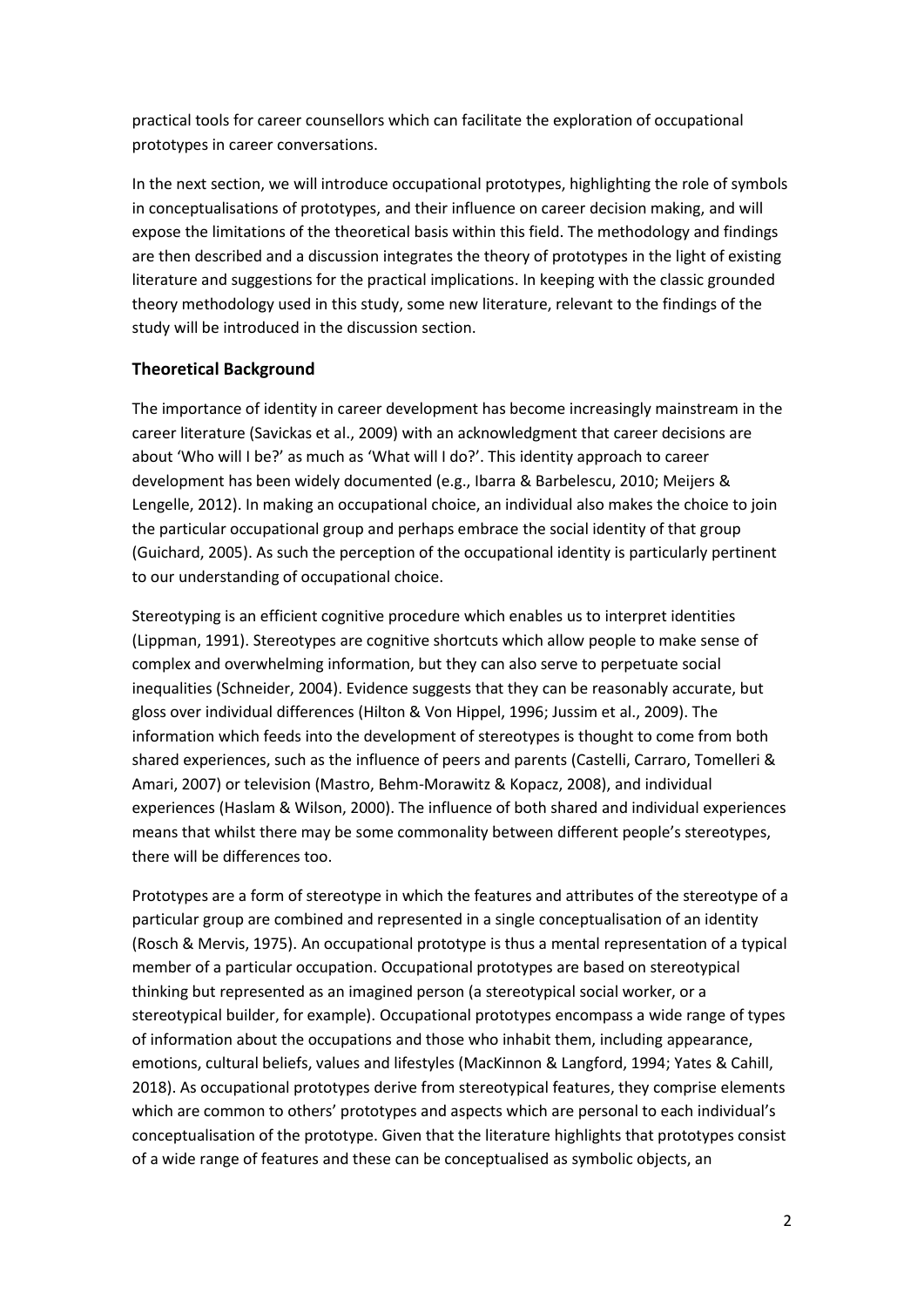understanding of these symbols may serve to shed light on the meanings of these occupational prototypes.

Making sense of the world of work is no mean feat, and objects can help to enhance our understanding. In every encounter which feeds our world-of-work knowledge, we can become aware of the clothes, homes, hobbies and choices of people within particular occupational groups. To make sense of these, we isolate, identify and catalogue them. Each of these social objects becomes a symbol, laden with meaning. The symbols have no intrinsic link to their meaning, but the meaning emerges from the way that we see people responding to the object. These symbols have a key role in the way that we make meaning from our surroundings (Charon 2010, p.59).

These objects are used by individuals to communicate identities, and it is this, in part, that makes them relevant to our own career decision making. The objects tell us something about the occupational identities of these people and are therefore key to our perceptions of the world of work. Messages about our identity are conveyed to others through many different kinds of objects (Charon 2010). Symbols in a work context include artefacts, language, rituals, stories and myths, and they are described as a language which communicates identity and status (Pratt & Rafaeli, 2001). Objects are thus used as cognitive heuristics which allow individuals to navigate, make sense of and represent complex phenomena in a manageable and accessible way (Pratt & Rafaeli, 1997).

As highlighted by a number of scholars (Kocoglu, Akgun & Keskin, 2016; Pratt & Rafaeli, 2001; Strati, 1998) the research on work-related symbols has been largely descriptive, and there have been limited attempts to provide a more conceptual analysis or theory of the symbols, or to offer frameworks to elucidate the meanings behind the symbols which could be used as a practical tool.

### **Occupational prototypes and career development**

It has long been acknowledged that stereotypes and prototypes have an impact on career decisions. Gottfredson (1981) demonstrated the influence of gender and prestige in prototypes, and since then there has been considerable empirical evidence of the impact of the gender of occupational stereotypes on career choice (Archer et al., 2010; Gadassi & Gati, 2009). Self-to-prototype matching is an approach to career decision making in which a choice is made on the basis of the degree to which an individual's self-concept aligns with their prototype of a particular occupation: an individual is more likely to opt to study computer science if they see themselves as similar to their idea of a typical computer scientist. This approach conceptualises prototypes as highly differentiated, explaining the influence not only of gender and class, but other prototypical features such as personality, appearance and hobbies. The evidence that this approach has an impact on participants' career decision making is growing (for example, Cheryan & Plaut, 2010; Hannover & Kessels, 2004; McPherson, Park & Ito, 2018; Ryan, 2014; Starr, 2018), but there are three notable limitations within this literature.

First, studies have tended to focus on the degree to which participants' self-concepts have differed from a commonly held view of a single occupational prototype (Ehrlinger et al., 2018).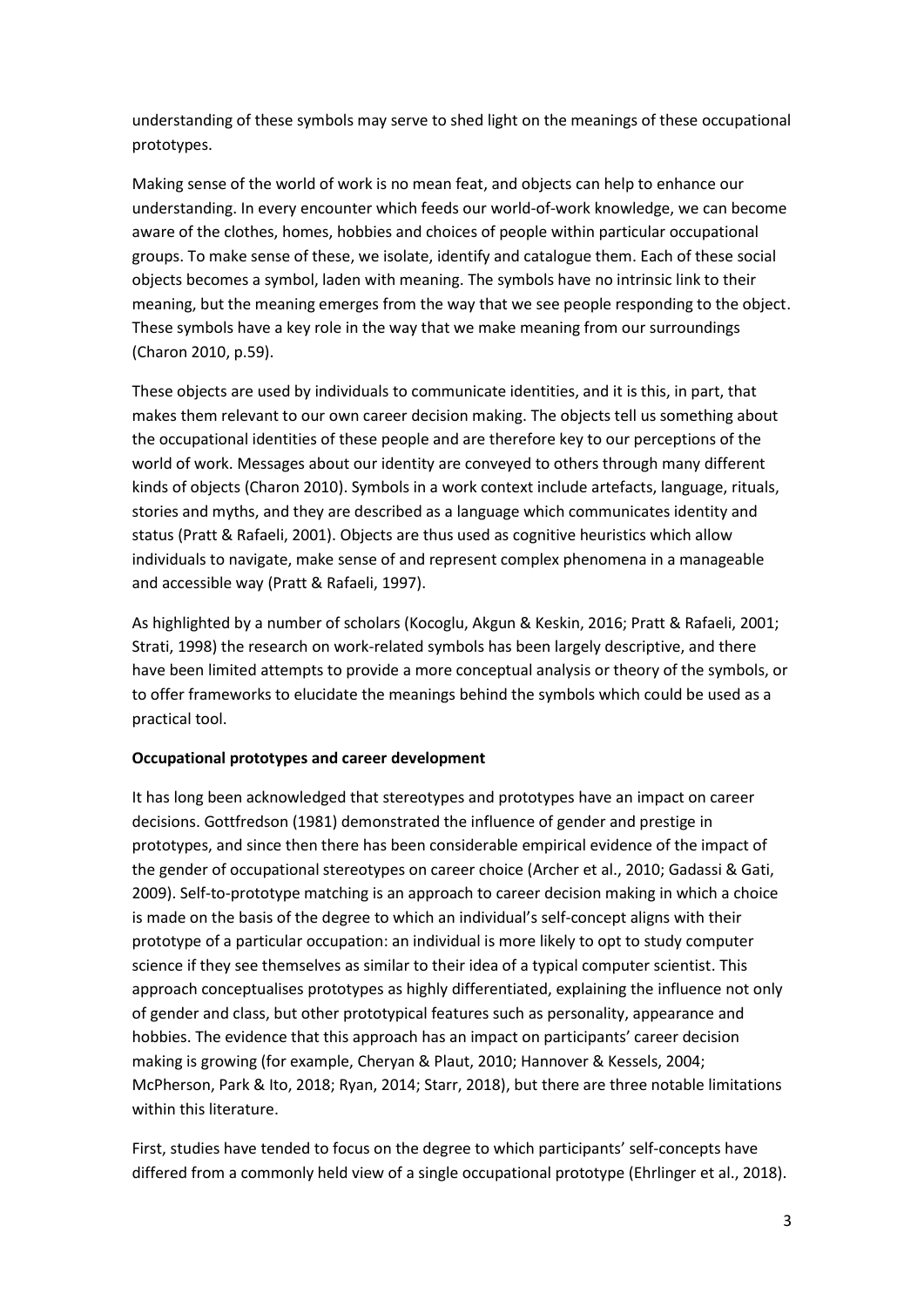We know that people's occupational prototypes are based on a combination of societal experiences and personal experiences, so whilst occupational prototypes have shared elements, they also have individual ones (Haslan & Wilson, 2000); the understanding gained through self-to-prototype matching research which explores the influence of just the shared aspects and not the individual aspects of the prototypes can then only ever be partial. The second limitation of the body of research is its almost exclusive focus on STEM jobs. The impetus to understand the under-representation of women in STEM fields means that this is a well-researched area, but our understanding of the self-to-prototype matching approach would be enhanced if empirical research centred on a broader range of occupational areas. The final shortcoming lies in the limited practical application of self-to-prototype matching. Whilst research, policy and practice all address the issues of gender prototypes, scant advice is offered for career guidance professionals interested in using their understanding of self-toprototype matching and its more detailed conceptualisations of occupational prototypes.

The restricted reach of self-to-prototype matching, both in research and practice, could be a consequence of our incomplete understanding of occupational prototypes. With research examining just the shared aspects of one occupational prototype at a time, and a limited theoretical underpinning to the approach, it is perhaps not surprising that the evidence base has grown slowly and has not been recognised widely.

This study begins to close these gaps, offering a small-scale grounded theory based on the perceptions of four occupational prototypes described by 24 psychology undergraduates. We aimed to identify the characteristics symbolised by the features of the occupational prototypes. The research question for the study was: What are the characteristics symbolised by the features of four occupational prototypes evoked by psychology undergraduates? A grounded theory approach was used. Participants were invited to describe their individual versions of the occupational prototypes, and the characteristics symbolised by the features of these prototypes form the basis of the theory. The theory therefore extends our understanding of the nature of occupational prototypes, exploring a range of different features and the characteristics they represent.

## **Method**

#### *Research Design*

Developed by Glaser and Strauss (1967), grounded theory (GT) is a method for inductively generating theory in which the analysis of data results in a theory that is grounded in the words, behaviours and perceptions of the participants (Glaser, 1992). Despite the painstaking coding and challenges of developing a theory without reference to existing literature (Hussein et al., 2014), GT is now accepted as a rigorous approach to qualitative research in psychology (Willig, 2013), and is widely used in career development research (e.g., Boychuck, Lysaght & Stuart, 2018; Jung & Young, 2019). Its systematic approach to data analysis provides academic rigour, and its position, bridging quantitative and qualitative traditions in psychology research (Charmaz & Henwood, 2013) allows researchers to 'increase their efficiency and effectiveness in gathering useful data and in constructing focused analyses'(p.241).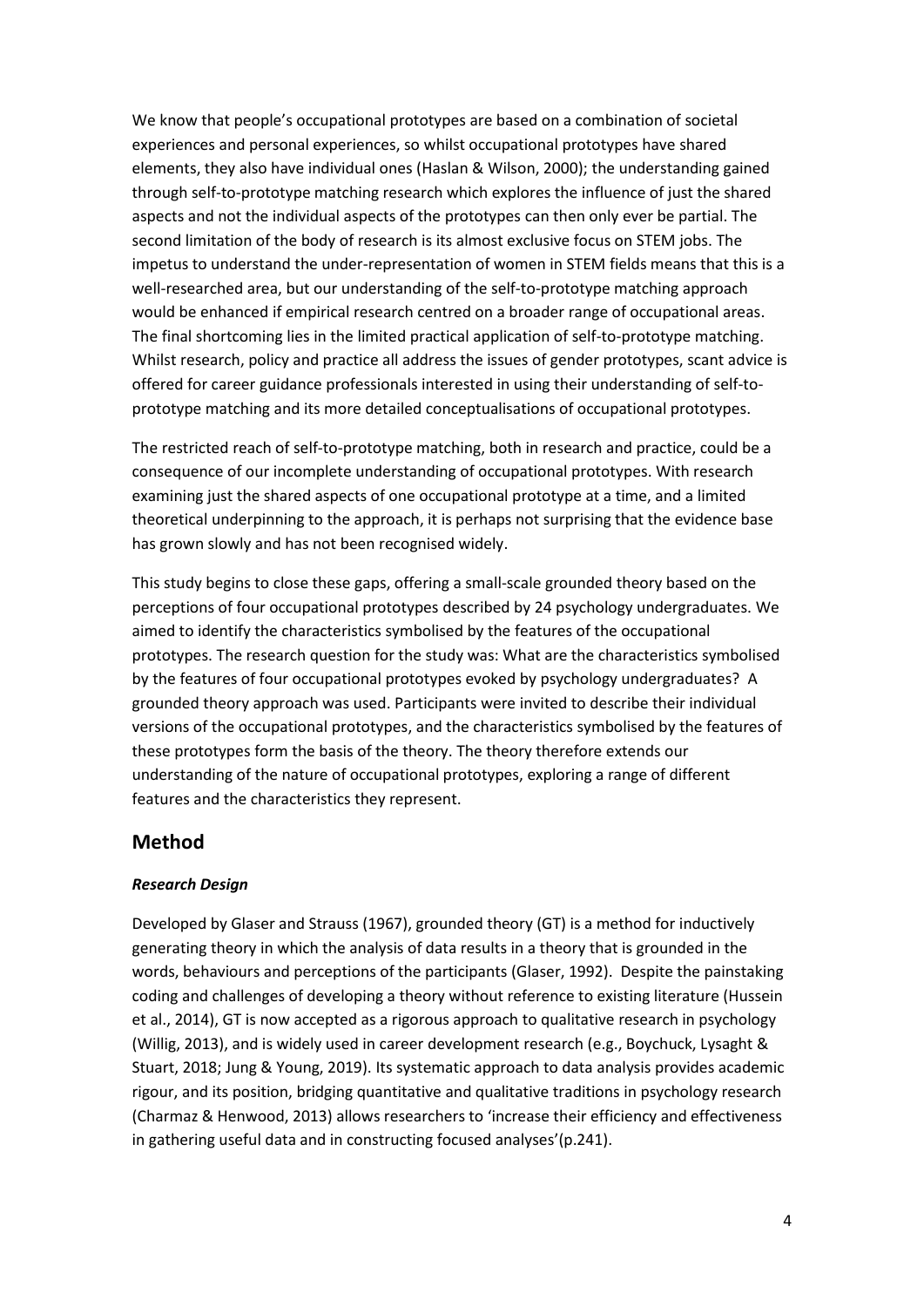Beyond these advantages, a GT analysis was thought to be particularly suitable for this study. As mentioned earlier, there is acknowledgement within the research community that occupational prototypes have some impact on career choices. There have, however, been no attempts to integrate these results into a coherent framework, or to apply existing theories to understand or explain the results. We propose that this atheoretical approach to the research on occupational prototypes may have contributed to the limited impact that it has had on the career decision-making literature and practice. GT is a methodological approach thought to be particularly useful in 'investigations of relatively unchartered waters' (Stern 1980, p.20), and is considered the 'method of choice when a descriptive theory is not available' (Crooks 2001, p. 12). It was therefore considered to be suitable for this study.

GT has undergone a number of theoretical splits. Fernandez (2012) identified four key models of GT which are most commonly used within qualitative research: Classic Grounded Theory (Glaser, 1978), the Strauss and Corbin version (1990) known as qualitative data analysis, constructivist Grounded Theory (Charmaz, 2013) and feminist Grounded Theory (Wuest, 1985). This study has used the Glaser method of GT (1978), which has come to be known as Classic Grounded Theory (CGT). Glaser emphasised the emergent nature of the theory and stresses that the theory can only explain the phenomenon under study (1992, 2003), arguing that too much emphasis on systematic coding will detract from insightful meaning. The basic principles of open coding, axial coding, theoretical sampling and abstraction are key to the process, but the more fixed coding processes as developed by Strauss and Corbin (1990) are not applied. CGT was chosen as the method of analysis for this study as it is believed that the more flexible approach of CGT allows for greater creativity and for a clearer link between the theory and data (Bowen 2005, Clark & Lang, 2002; Davis, 1996; Holton, 2007; Schreiber, 2001).

Strauss and Corbin (1990) described theories as either substantive (i.e. explaining just the current phenomenon) or formal (generalisable). The GT described in this study is a substantive theory. It is common for GT to lead to substantive theories as the theories are closely linked to the data of one particular study. It is important to emphasise that a grounded theory is not intended to reflect an absolute truth, but is a modifiable and tentative explanation of the phenomenon.

#### *Participants*

Participants for this study were drawn from students on psychology programmes at a university in London. This cohort was chosen as they would not be currently working in the occupations under discussion, but might be assumed to have an interest in them. Once ethical approval was granted, an email was sent, inviting all undergraduates to take part in the study; 48 students offered to participate and 27 who had not worked in or close to the occupations under discussion were selected and invited to the focus groups. Three students were not able to attend the focus groups, resulting in a total of 24 participants. The students were all female and ranged in age from 20 to 42 years. They were all enrolled in the BSc programme in psychology at the university. Most of the students were British (20), but one participant was French, one German, one Portuguese and one from the USA.

#### *Procedure*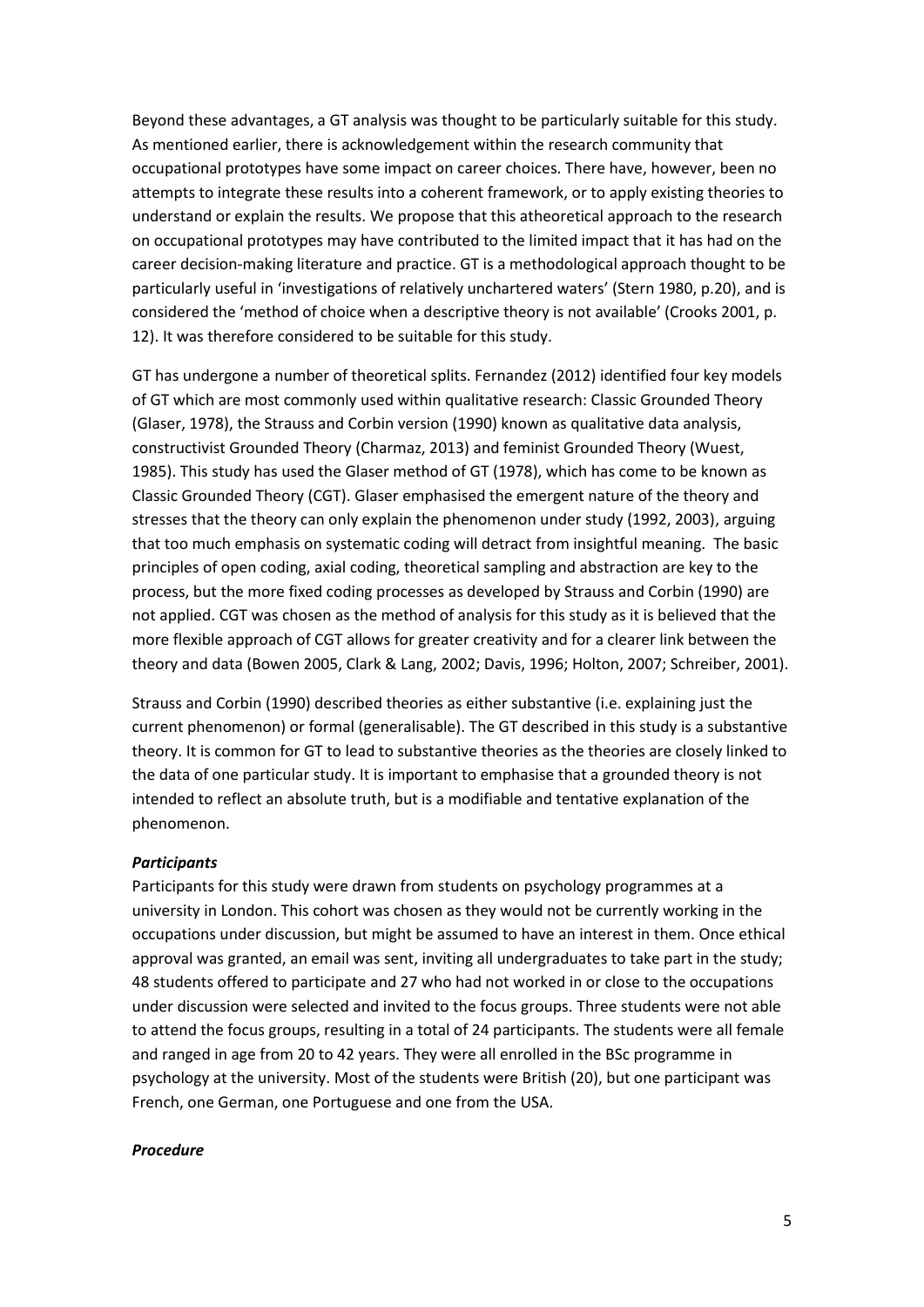Focus groups are a widely used form of data collection for qualitative research within the social sciences (Hyde, Howlett, Brady & Drennan, 2005). A focus group allows an insight into the group's collective experiences, and the discussion is structured to allow as much freedom and interaction as possible, whilst maintaining the focus on the topic (Bagnoli & Clark, 2010). In a focus group, the expectation is that the group dynamic and the interaction between group members will allow the individuals to explore and clarify their own views more effectively than they might in a one-to-one interview. The themes are actually constructed within the group setting (Gough, Fry, Grogan & Conner, 2009) and in this way focus groups are able to capture something of the essence of the 'social construction of experience' (Kitzinger, 1994, p. 172).

The focus group data can reveal information about the group itself, its dynamics and its shared and unique culture (Sherriff, Gugglberger, Hall & Scholes, 2014) whilst simultaneously generating insights within each group member, as comments and responses from others spark off new thoughts in participants. (Gough et al., 2009; Warr, 2005). Focus groups are thought to be particularly suitable for exploring new topics (Sim 1998) as a significant volume of data can be collected efficiently; as such they were considered suitable for this research. Moreover, the principal methodological challenges presented by focus groups (Hennick, 2007) are that individuals may not feel comfortable voicing their personal views, and that issues of a sensitive nature are not generally thought to be suitable topics. Neither of these issues was considered significant within this study, as the value of the findings would not be predicated on full disclosure of each participant's views, and the topic was not thought to be a particularly delicate one.

Data were gathered through a series of four focus groups, with six participants in each, and the discussions were audio recorded and transcribed verbatim. Focus groups typically have 6 to 12 participants (Krueger, 1994). This is considered sufficient for a lively discussion, but small enough to ensure that everyone gets an opportunity to voice their views. Participants were asked to conjure up an image of a 'typical member' of a particular occupational group and were asked to describe this prototype in detail, focusing on a wide range of features including appearance, personality, attitudes and behaviour.

Four occupations were discussed, two in each of the four focus groups, and the order in which the occupations were presented to the groups was varied to avoid bias from order effect. As there were four different occupations under scrutiny, it was thought that a minimum of four focus groups was needed. This would then ensure that an impact on the validity of the data through order effect was avoided. Each occupation was discussed first on one occasion, and each discussed by two or three of the groups overall. Whilst it would have been interesting to have each occupation discussed in each focus group, we wanted in-depth discussions and it was thought that this would be likely to result in focus groups which were long and risked fatigue in participants, or which produced less rich descriptions of each prototype. The focus groups each lasted approximately 2 hours. To identify occupations which participants were likely to be familiar with, the most popular graduate-level occupational choices of recent psychology undergraduates at the university were identified using the destinations data from the previous cohort of graduates (HESA, 2014). The occupations identified were: primary teacher, social worker, occupational psychologist and clinical psychologist.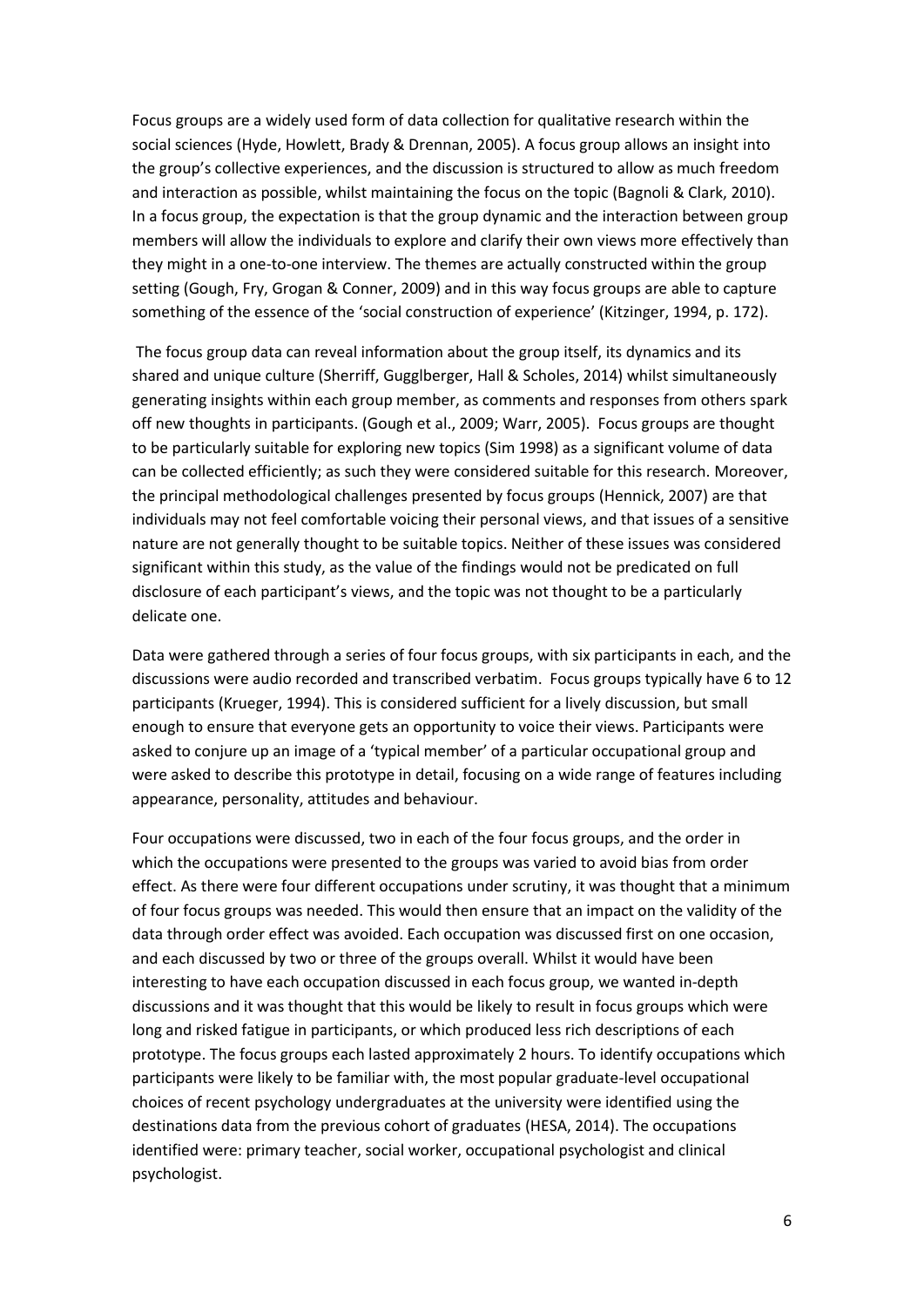A warm and informal tone was set for the discussions, instructions were clear and plenty of time was allowed for questions (Hyde at al. 2005). Issues of confidentiality and mutual respect were stressed (Tolich, 2009). An interview guide was developed to ensure that the discussion was sufficiently wide-ranging to generate data that would answer the research questions (Hyde, et al., 2005). The questions were based on previous literature which covered occupational prototypes, and in the absence of much published work, our own intuition of the kinds of topics which might lead to insightful conversations, and were developed expressly to answer the research questions. Questions included: *'Tell me about your prototype.', 'What matters to them?', 'What would they wear to work?', 'Where would they go on holiday?'* and *'How would you describe their personality?'* The analysis of data from each focus group took place prior to the next group scheduled in accordance with CGT practice (Glaser, 1992) and theoretical saturation was reached after three focus groups (Strauss & Corbin, 1990). A fourth focus group was run to avoid bias due to order effect by ensuring that each occupation was discussed first once.

#### *Data Analysis*

In CGT the researcher sticks faithfully to the data and limits the impact that other influences such as existing literature may have (Hernandez, 2008). The CGT researcher aims to base assumptions only on the data, and tries to minimise the influence that their own preconceived knowledge has on the coding or development of theory. Proponents of this approach acknowledge that it is not possible to eliminate these influences altogether, and that objectivity (whilst arguably desirable) is not a realistic goal for the researcher. The success of reflexivity is contingent on the self-awareness of the researcher and as such will inevitably be partial (Cutcliffe, 2003). Nevertheless, reflexivity is an important part of the process and every effort was made during the analysis of this study to follow where the data led (Lowe, 2005). Memos were used throughout the research process as a mechanism for noting the our own responses to the data and the emerging theory, and the content of the memos informed the development of the theory (Charmaz, 2013).

The data analysis process followed in this study followed Glaser's (1965) four stages: 1) comparing incident applicable to each category, 2) integrating categories and their properties, 3) delimiting the theory and 4) writing the theory. The stages will now be described and illustrated with examples. Whilst the stages are covered here in turn, it is important to acknowledge that in practice it was not (and nor should it have been) quite as linear; as Christiansen suggests (2007), the stages should occur 'simultaneously or serendipitously'(p. 49). The onset of each stage of the analysis took place in this chronological order, but the earlier stages remained in operation throughout the process of analysis.

#### **1. Comparing incidents applicable to each category**

The starting point for the analysis is open coding, in which every 'incident', or comment is coded in as many ways as can be conceived. The codes generated were interpretations of the underlying meaning of the features the participants described: the features of the prototypes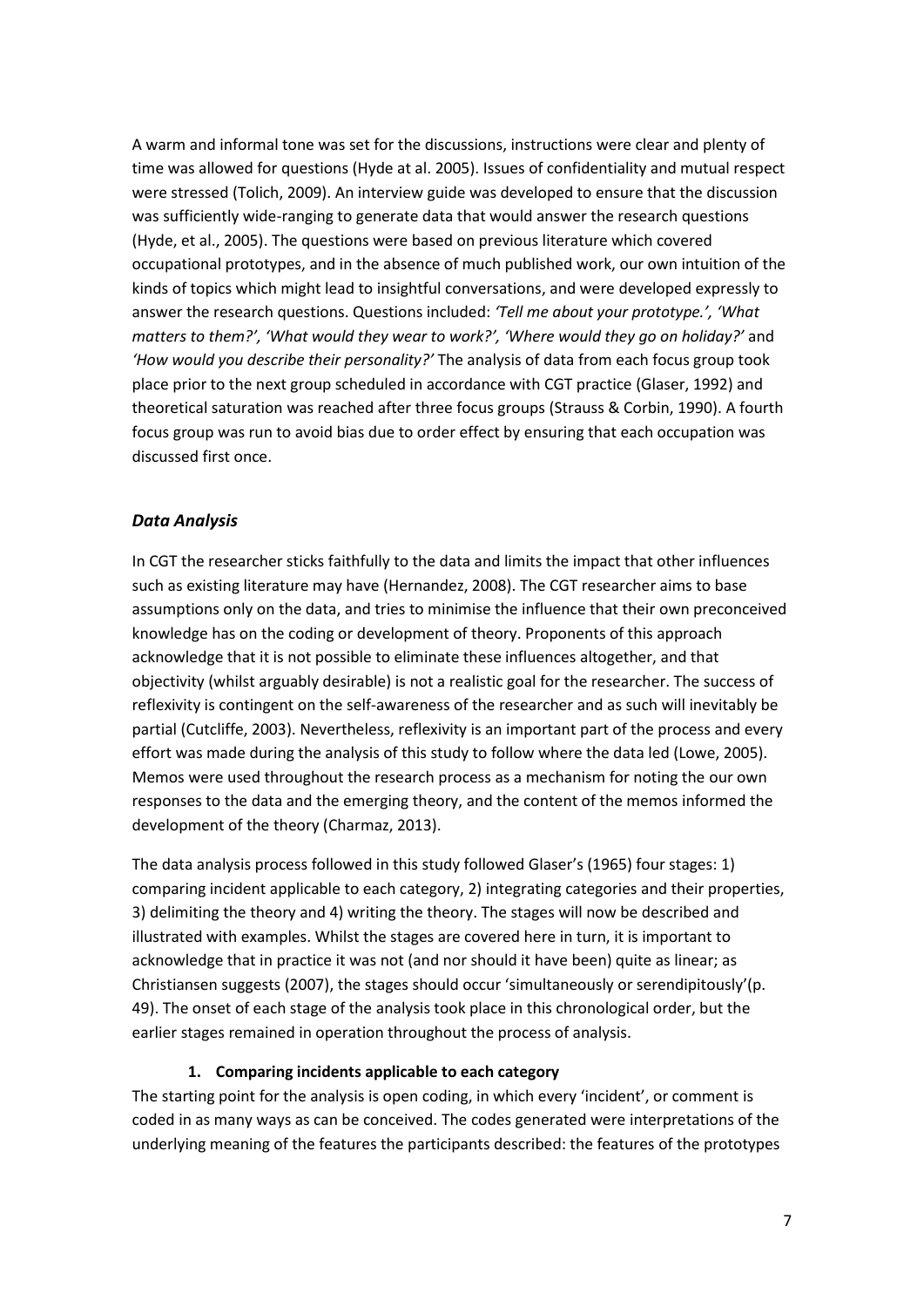described in the focus groups were symbols, and the coding articulated the constructs symbolised.

The information which allowed the identification of the codes came from two sources: the our own individual responses as researchers and explicit comments made by the participants: 'those which he [the researcher] had constructed himself; and those that have been abstracted from the research situation' (Glaser, 1965, p 438). For example, one participant described her prototype of a clinical psychologist as wearing Birkenstocks, and said explicitly that these were 'unconventional': Birkenstocks were thus coded as 'unconventional'. The same participant suggested that this clinical psychologist would drink red wine with meat and white wine with fish. She offered no explicit explanation of what this behaviour might symbolise, but, drawing from our own personal responses, it was proposed in the coding that this might symbolise someone with a high status, possibly educational status or cultural status: someone who knows what colour wine 'ought' to go with certain foods.

The grounded theory researcher should engage in constant comparisons during the coding process, comparing codes with codes: as the feature of 'dungarees', for example, which was described as part of one of the primary teacher prototypes, was coded in the line-by-line analysis, it was considered in the light of other fashion items which had been described in the focus groups (such as a sharp suit, or Birkenstocks), other items which might be symbols of fun (such as enjoying karaoke) or other items which might be symbols of a serious character (such as watching documentaries). This process of constant comparison allowed for the features and symbols to be categorised, to identify features which they have in common and those which distinguish them from each other.

It was during this process of constant comparison that the properties of the theory began to take shape. As the different features and the characteristics of the features were considered, it became clear that there were certain underlying elements which they shared. For example, *watching comedy programmes, having a laugh with mates, wearing bright colours*, all emerged as symbols of fun.

Throughout the process of analysis memos were written, allowing us as researchers to capitalise on our first thoughts and reactions. Researchers are advised to write memos down as soon as they can after the idea has emerged and this makes sure that even the vaguest of notions, fluttering through the consciousness is recorded (Christiansen, 2007). The memo also allows the researcher to draw a mental line in the sand underneath a particular train of thought, to put it to one side, and then to re-direct their focus back to the data (Glaser, 1965). This helps to ensure that the theory is grounded in the data.

#### **2. Integrating categories and their properties**

This process builds on the constant comparisons described above but changes the items to be compared from one feature with another feature, to comparisons between features and elements of categories. Individual features are compared to an aggregated list of all the things that have been learnt about that category. So 'dungarees' are compared with all the characteristics of 'fun' – its playful, good humoured and lively nature. This served to bring the key aspects of the category into sharper relief.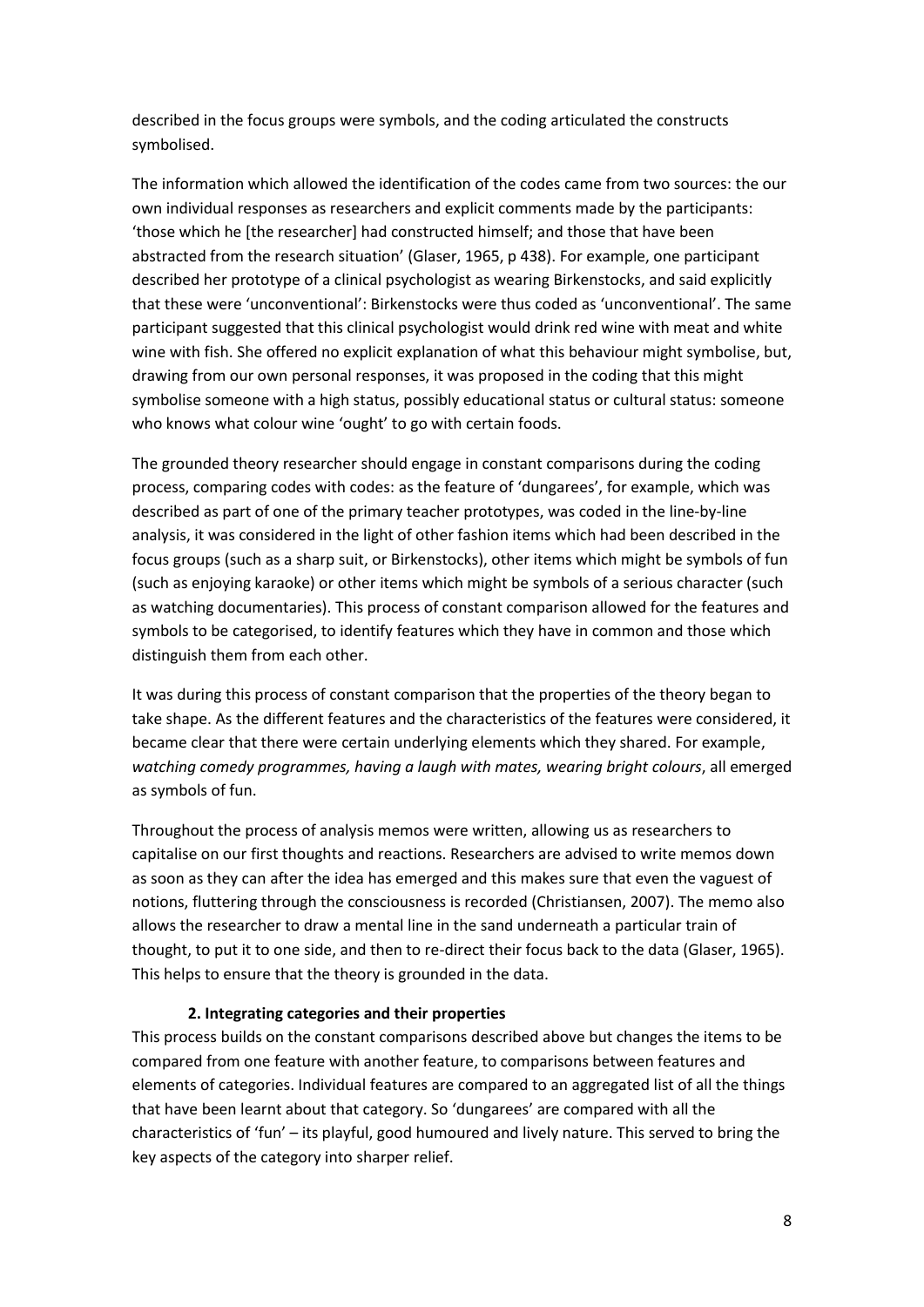The categories also became integrated with each other: fun with warm, intellectual with highbrow; and it became clear the ways in which categories differ and are similar to each other. As one category was compared with another, the features of each category which were similar or different were identified. This analytical process leads inevitably to the development of a theory as linking themes emerge.

## **3. Delimiting the theory**

The grounded theory analysis can be an overwhelming process for the analyst (Christiansen, 2007). As the items merge into categories and the categories into a theory, the confusion dissipates and a clarity emerges. One process which helps to speed this up is delimiting the theory. Early in the process of analysis a wide range of categories including control, interest in fashion and image consciousness had been identified. During the process of delimiting, it became clear that these were subsets of a higher level construct. A decision was therefore made to stop looking for new categories, and instead to focus on examples which would allow the existing categories to be refined.

## **4. Writing the theory**

The fourth and final stage in Glaser's (1965) CGT is writing the theory. Glaser (1965) suggested that this should be started only when the researcher is convinced that the framework of theoretical codes and their elements gives a 'reasonably accurate' (p. 443) account of the phenomenon under scrutiny. The writing process involved collating the memos which were collected throughout the process of analysis, whilst continuing with the process of constant comparing the theory with the data, looking for evidence of theoretical gaps and seeking examples from the data which illustrate the elements of the theory.

## **Findings**

We move now to a description of the grounded theory which was developed after close analysis of the data. The grounded theory developed offers a framework of occupational prototypes consisting of five intrapsychic and three interpsychic constructs (Haley, 1963/1990).

The intrapsychic constructs describe characteristics or elements of the individual which relate to their personality or character. These intrapsychic orientations stem from within the individual, but the symbols which represent them are 'co-created' within society. For example, warmth may be present in an individual regardless of their culture, but whether that warmth is expressed through (or symbolised by) a handshake, a hug, one/two/three or four kisses on the cheek will be influenced by the context.

The interpsychic constructs in contrast are entirely socially constructed, with both the construct itself and the symbol which represents it, co-created within society. The construct only exists within and with reference to society and the symbol is a culturally-specific manifestation of the relationship the individual has with their society. Being 'cool', for example, is a meaningful construct only within a social context – without a society, the notion that someone is 'cool' is meaningless. However, the tangible features which demonstrate whether someone is cool or not are culturally specific, varying from one culture or sub-culture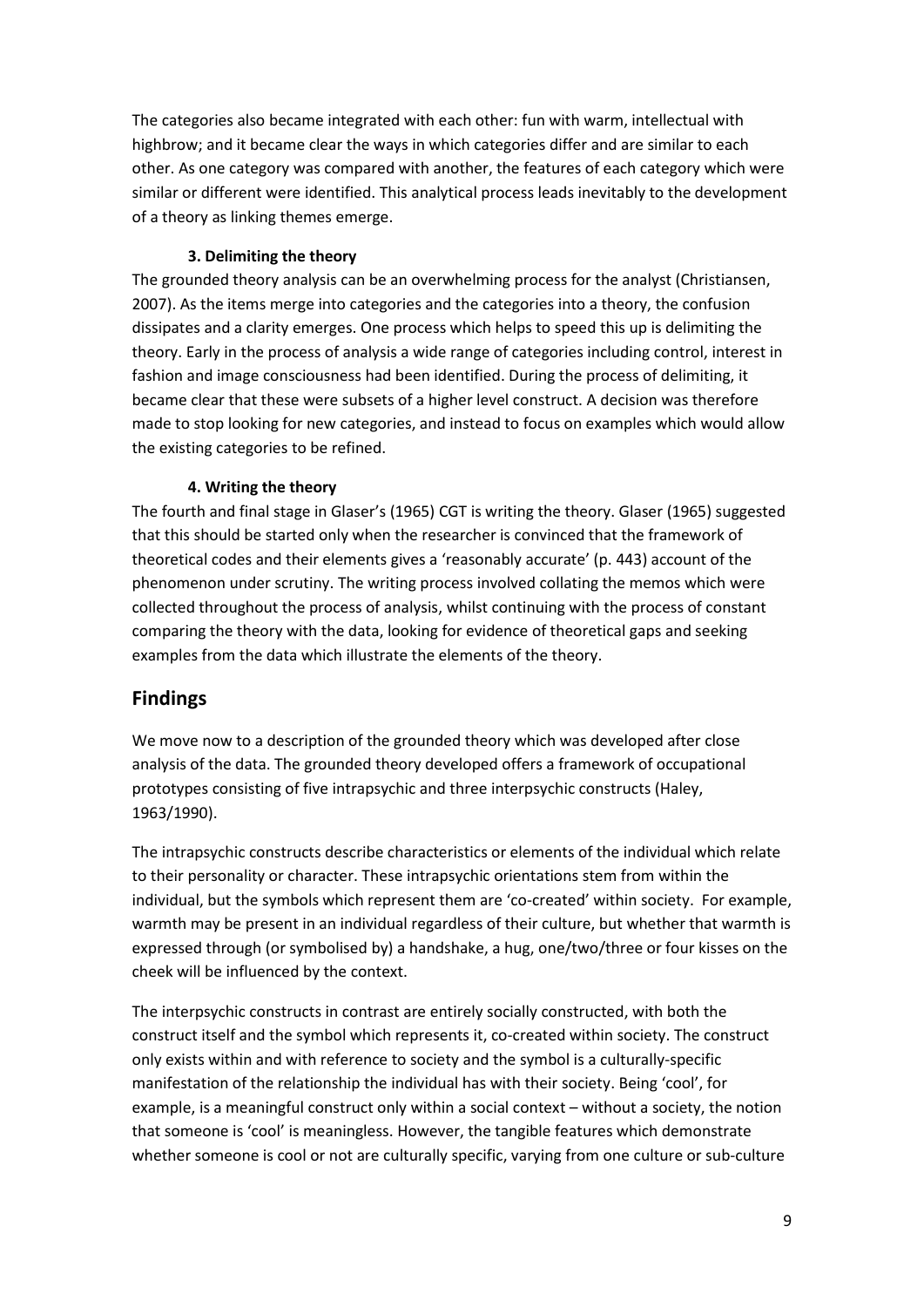to another. These interpsychic constructs thus are culturally constructed and symbolised by culturally specific features.

Figure 1 provides an overview of the framework.

#### *Figure 1: A grounded theory of the characteristics of four occupational prototypes*

#### [Figure 1 near here]

The constructs described in this framework were drawn from all the students' descriptions of their own prototypes of the occupations they described. Some of the occupations under scrutiny were more often linked to one construct than another. Prototypes of social workers, for example, were often *warm*; clinical psychologist prototypes were often *highbrow*. The prototypes of each occupation, however, varied considerably from one participant to another. For example, some primary teacher prototypes were conceptualised as *fun*, others were more serious; some occupational psychologist prototypes were *warm* and some much less so. The theory helps to explain the characteristics that participants used to conceptualise and discriminate between all of the prototypes, rather than describing the prototypical characteristics of any particular occupation. In the paragraph later that describes the 'energetic' construct, for example, the specific participant quotations which describe highenergy prototypes are drawn from some participants' descriptions of an organisational psychologist, a clinical psychologist and a primary teacher, and the quotations which describe low-energy prototypes are draw from other participants' descriptions of a social worker, a clinical psychologist and a primary teacher. The point is not how participants describe a clinical psychologist, but that when they imagine a typical clinical psychologist, they conceptualise this person in terms of their energy – whether that may be low or high. Each construct described as follows draws from the prototypes of all of the occupations described.

#### **Intrapsychic constructs**

#### *Warm*

The two codes that characterised the warm prototypes were setting considerable store by their close relationships, '*mine just has her arms full of kids'*; and not being interested in projecting a particular image of themselves, *'there's lots of people and lots of busy-ness so it's kind of like there are many different elements and it's homely, it's warm, it's kind of full but it doesn't necessarily all fit together'*. Prototypes who were not warm were described as detached and independent: *'There might be a relationship but if there is it's not very emotional, it's more kind of functional';* and image conscious, *'very sharp, very polished, very professional, […] very high end'*.

### *Energetic*

The high energy orientated prototypes were characterised by three codes: their sociability, '*I also see that they do quite a lot of socialising', 'they have lots of friends';* the variety of their activities, *'I think there's lots of variety, lots of different places, different things to experience, different cultures, different people';* and the physical effort required for their hobbies, *'cycle to the South of France...skiing...rock climbing'.* In contrast, those with lower levels of energy would be more likely to spend time on their own, *'they're all a bit introverted maybe and*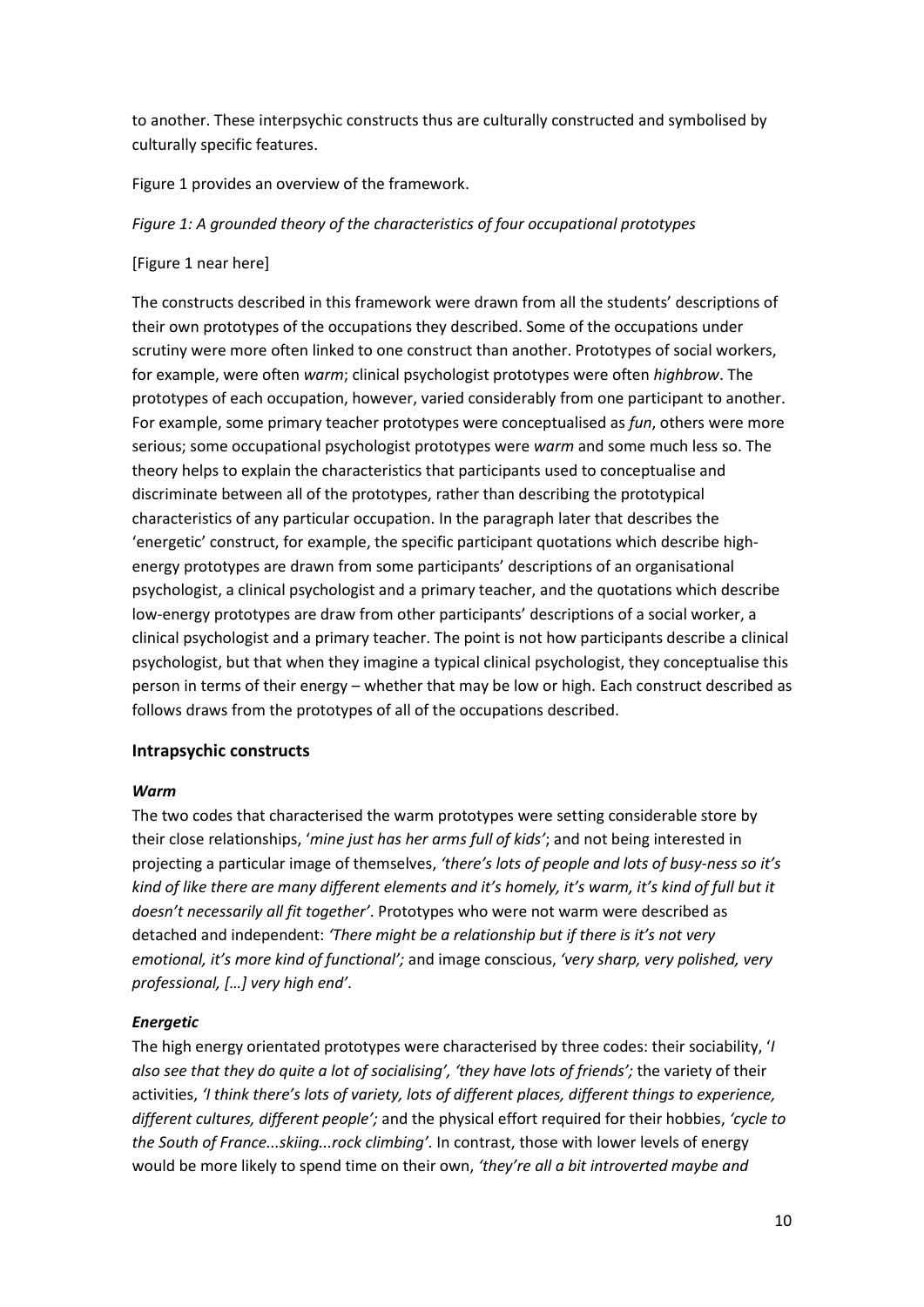*might read quietly or pet their cat',* to go *'somewhere relaxing'* on holiday; and in terms of pastimes: 'I'm just picturing sitting on the sofa sort of watching telly, having some dinner, just *relaxing'.*

#### *Fun*

The two codes which were integrated to form this construct were behaviour which could be considered frivolous rather than serious, and the desire for pleasure over meaning. The fun construct was illustrated through the clothes that the individual prototype might choose with those considered fun dressing *'quite informal, quite colourful, quite fun, like splodges of paint on the dungarees from helping the kids',* in contrast to those who were more serious who *'just have the dull, like brown dull colours'.* Choice of leisure activities were revealing, with those with high levels of fun engaging in '*fun kind of activities'* such as karaoke or watching comedy programmes, and those who were considered more serious more likely to '*go to Athens and take themselves around and learn something, you know they'd be having an industrious holiday so like they're learning'*, or watch documentaries.

#### *Conventional*

The two codes to emerge from the data analysis of the conventional dimension were choosing the standard or classic option, and making the same choices that many others make. Prototypes with a conventional leaning were reported to make choices which might be considered the default: options which are classic, standard and chosen by many others, such as, choosing to wear *'maybe black and grey, with like kind of grey tights and a black skirt'*. The more unconventional prototypes were reported to make choices which reflected their individualism and might be thought to be unusual, wearing an eye-catching accessory *'maybe with a more unconventional..., so for instance a big shawl'.* Conventionally orientated prototypes might choose a package holiday or a city break, where the more unconventional *'they wouldn't do a package holiday, they would do their own thing'.*

#### *Intelligent*

The key code which characterised prototypes with high levels of intelligence was that they sought out activities which made use of their intellect. They would watch educational programmes on television *'maybe science, more history, educational',* and would read informative magazines; '*they might read the Economist and then they'll get Time magazine',* or challenging fiction: *'intellectual fictional stuff – Booker prize winner kind of thing'.* In contrast, the prototypes who were deemed less intelligent would watch television for entertainment such as Made in Chelsea, or soap operas: *'they watch Eastenders, and whatever other soaps'*  and would read magazines *('they'd probably get Grazia')* and books *('romantic novels, chick lit')*  which deal with less weighty topics. The volume of reading that a prototype might engage with also symbolises intellectual status. Those with high levels of intelligence might enjoy reading as a pastime and their homes would be characterised by books and bookshelves: '*Lots of books in the house'.*

#### **Interpsychic Constructs**

#### *Highbrow*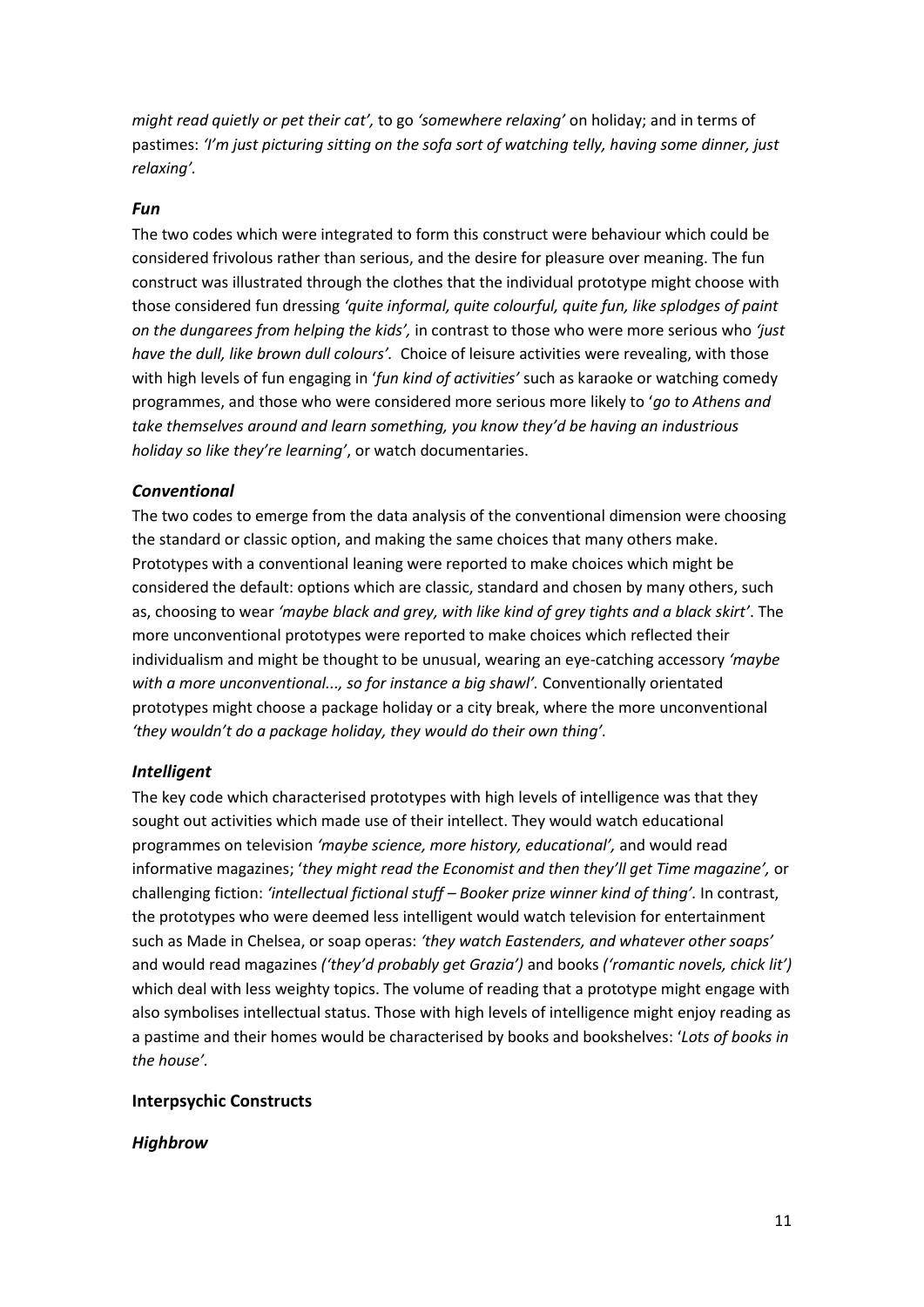Symbols of cultural status revealed whether a prototype was thought to have interests and tastes which might be described as highbrow, or whether their choices were more middle or lowbrow. The prototypes with an orientation to highbrow culture would expose themselves to a range of cultural experiences and would enjoy learning about history, art and literature. For holidays they might enjoy a European city break - *'some place with cultural heritage',* and might spend their weekends *'introducing the kids to museums'*. They would choose cultural leisure activities (*'maybe an art gallery')* and their choice of red or white wine *'depends whether it's fish or meat'.* Those with an orientation to low culture are more likely to opt for more popular activities. They might choose a beach holiday (*'a beach with lots of people, you know a massive holiday resort)'*, and enjoy classic pub fare such as *'a burger and a pint'.* 

## *Successful*

Prototypes with objective success were often symbolised by the status of their partner. A successful prototype would have a very desirable partner: good looking and well turned out, *'very attractive, very trendy and smart';* wealthy, *'her boyfriend's rich so he helps her out there*'; and successful at work, *'a sort of intellectual with quite a high ranking post somewhere'.*  One key subset of objective success was money and symbols of money included the holidays the prototype might choose, *'mine has a place in the country and they go there quite a lot at weekends';* and the kinds of clothes they wear *'designer brands from head to toe'* and shoes which are *'high end, expensive'.*

### *Cool*

Cool prototypes were stylishly dressed *('they're trendy, they've got some design and they've got a bit of colour'*) although not necessarily formally: *'mine is casual, he's in jeans, but they're very nice jeans, he's very trendy, and he's still got nice shoes on'*. They were likely to live in particular parts of the city *('they're casual but they're quite stylish […] they look like they come from like Clapham*') and in fashionable homes: *'mine's in a flat in the East End in one of those renovated warehouses with the really big ceilings and the big windows and the ultra-trendy sort of environment'*. Their leisure activities too added to their cool characters, with cool prototypes choose to go out '*up from a pub, so trendy, maybe gastro pubs'* and opting for '*the cool places in town'.*

These eight constructs then constitute our grounded theory, explaining the characteristics symbolised by the features of the four occupational prototypes described by these 24 psychology graduates. We will now present a discussion of the most notable aspects of the findings, situating them within the wider literature and will offer some tentative implications for practice.

## **Discussion**

In this paper we present the results of a grounded theory study which explores the nature of occupational prototypes for a group of psychology undergraduates. Data from four focus groups provide myriad features that participants associated with four particular occupational prototypes. These features symbolise individual constructs, and the grounded theory proposes a framework of the attributes which are symbolised. The framework contains eight constructs,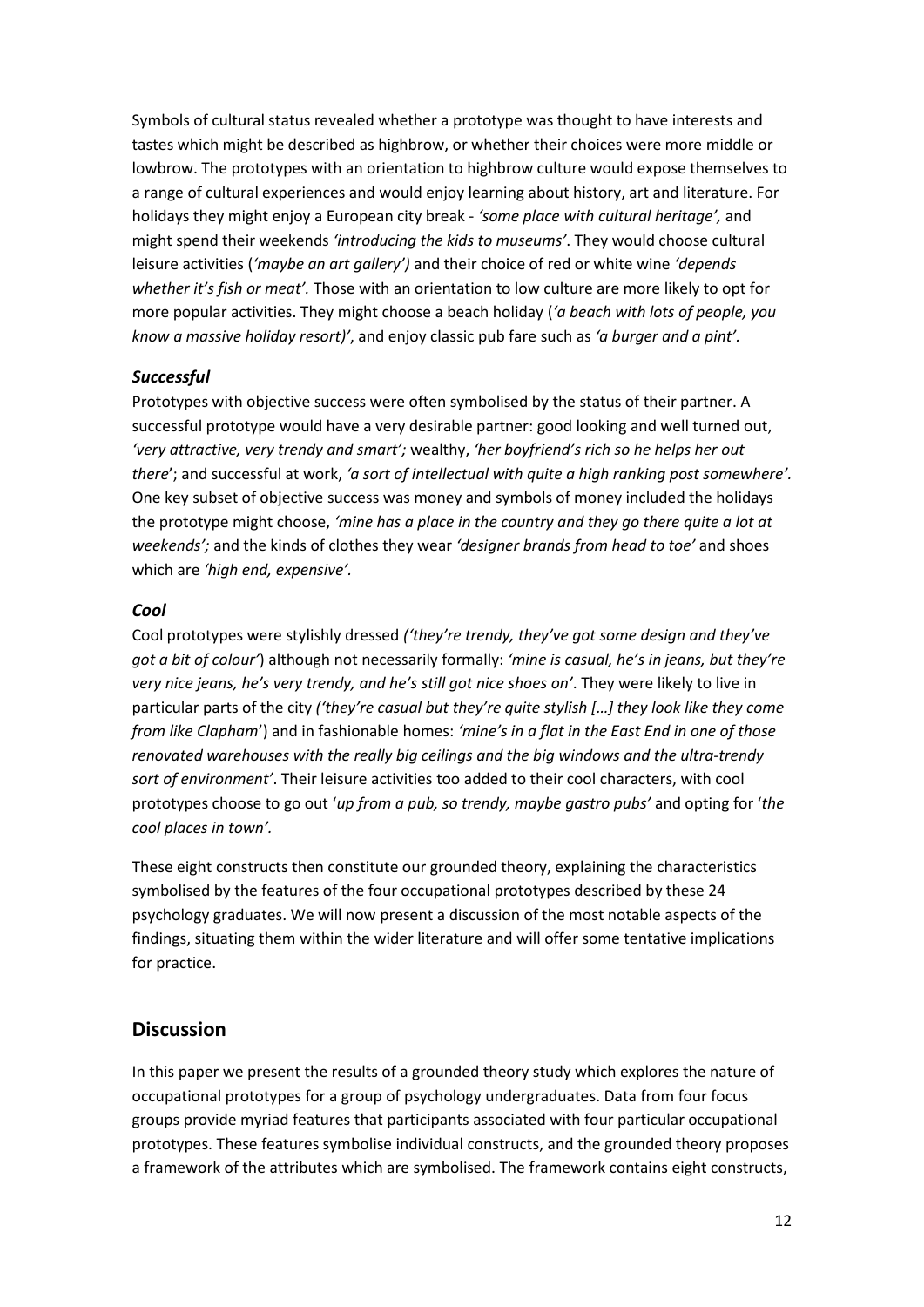five intrapsychic constructs (warm, energetic, fun, conventional and intelligent) and three interpsychic constructs (highbrow, successful and cool). The discussion which follows offers an analysis of the findings of the study in the light of existing literature. In keeping with the recommended procedure for CGT (Glaser, 1965), some new, relevant literature will be introduced within the discussion below.

There are no existing theories of prototypical occupational identities, and no frameworks to account for the characteristics of people's perceptions of those who occupy certain occupations. Yet the elements described in this new theory, will be familiar to career researchers and counsellors. In the intrapsychic dimensions, overlaps could be discerned with aspects of the Five Factor model of personality (Costa & McCrae, 1992), the Myers Briggs Type Indicator (Myers, 1962) and Holland's RIASEC framework (Holland, 1959). The interpsychic dimensions resonate with Bourdieu's capitals (Bourdieu, 1985) and with MacKinnon and Langford's framework of occupational prestige (1994).

Whilst these similarities are worth noting, this new theoretical framework is different from the existing taxonomies in that it focuses on *perceptions* rather than *realities.* From the perspective of those choosing career directions, this is important. Decisions are made on the basis of the individual's perceptions, and as such this constitutes an important angle for career research. In the discussion, therefore, we focus on the ways in which this theoretical framework extends the existing research on occupational prototypes, rather than focusing on an integration of the constructs with related but distinct literature.

As highlighted already, other studies have described the prototypes commonly associated with specific professions (Archer et al., 2010; Cheryan et al., 2013; Yates & Cahill, 2018). Whilst previous literature describes prototypes of particular occupations, this study explores the nature of prototypes at a higher level of abstraction, examining the features of the prototypes, analysed as symbols (Blumer, 1969; Pratt & Rafaelli, 1997, 2001). Existing research has explored the occupational prototypes of individual occupations, looking to identify and describe, for example, a prototypical computer scientist (Cheryan et al., 2013) or physicist (Packard & Nguyen, 2003). These studies have aimed to find a shared description of each occupational identity, such as *it is generally thought that scientists are likely to wear glasses*. The analysis from this grounded theory study offers an overview of the characteristics which participants appeared to use to define and discriminate between occupational identities. Using descriptions of four occupational prototypes and identifying the characteristics which were symbolised by a range of features across all four prototypes, this framework highlights eight constructs which these participants used to help them to conceptualise their occupational prototypes.

This study then offers a theoretical framework which goes beyond a single occupation and a particular feature (*scientists wear glasses*). Rather than describing prototypes occupation by occupation, it offers an overview of the ways in which occupational prototypes in general are conceptualised (e.g. *occupational prototypes are categorised on the basis of how intelligent they are*). This responds to calls in the literature for a more explanatory analysis of the constructs, to complement the existing descriptive research (Kocoglu et al., 2016; Yates & Cahill, 2018). It is possible that at this level of abstraction the theory could be generalisable to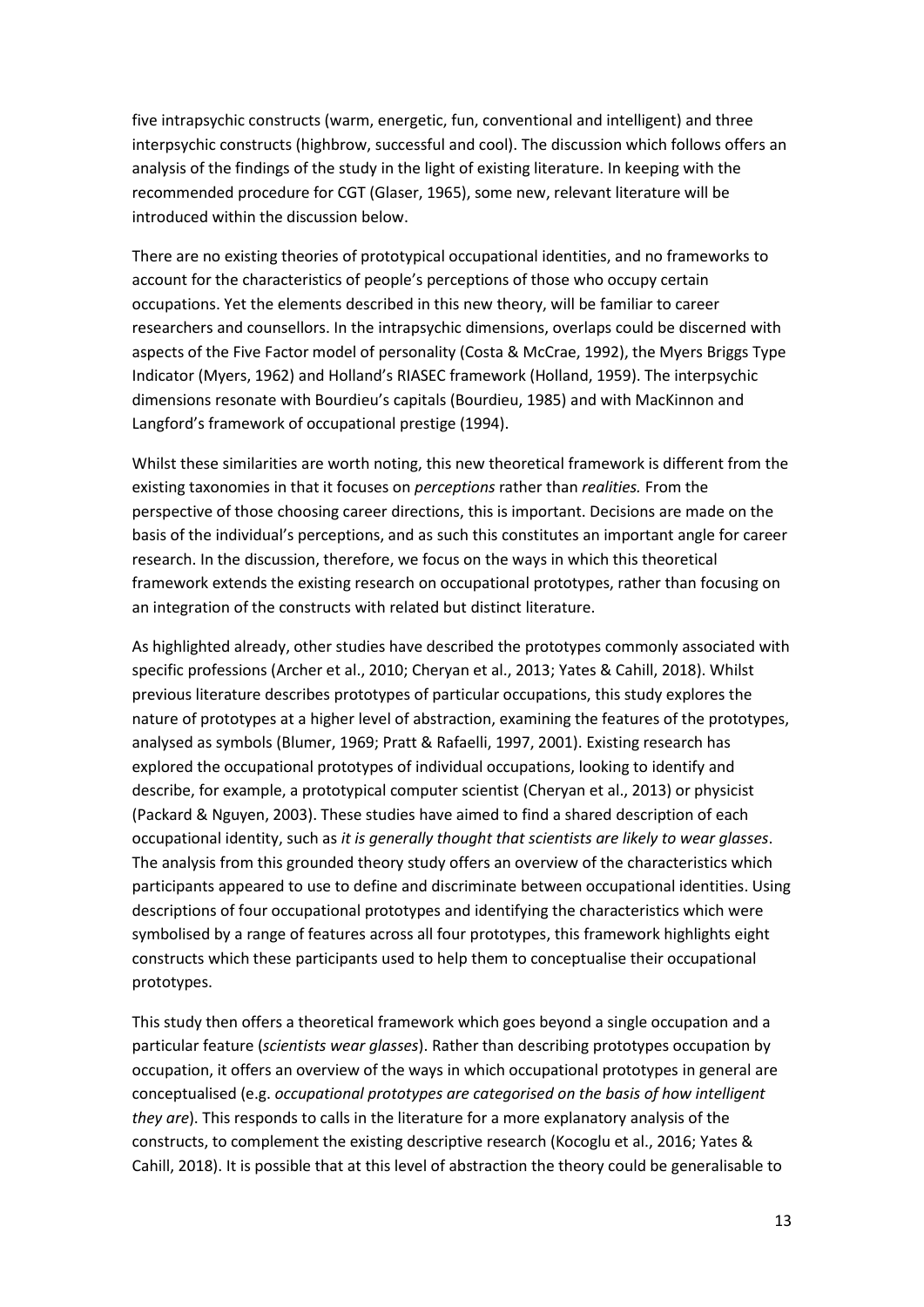the prototypes of other occupations and in accordance with the grounded theory principle of modifiability (Holton, 2008), further theoretical exploration could lead to a theory which is relevant to a wider range of prototypical occupational identities and a wider range of individuals.

#### **The framework and career decision making**

This research has generated a starting point for a generalisable theory of occupational prototypes: a taxonomy which could represent the way people define and discriminate between occupational prototypes. Further research is clearly needed to modify, refine and explore the generalisability of this model, but in its current form it suggests that a formal theory of occupational prototypes could perhaps be developed (Strauss & Corbin, 1990). This kind of model would not be tied to any individual's conceptualisation of the world of work, nor would it reflect the prototype of any single occupation, but would offer a more general set of categories that any individual could use to describe any occupational prototype. This then could offer a flexible tool that could be used by both researchers and practitioners to explore individual perceptions of occupations and their impact on career decision making.

We have reiterated that existing self-to-prototype matching research tends to focus on the degree to which an individual's self-concept aligns with a commonly shared prototype (Erlingher et al., 2018). We know that prototypes are made up of a combination of shared and individual features, yet research and practice which aims to identify the characteristics of each individual's occupational prototype, and measure the degree to which these align with their self-concept may be prohibitively complex. With a single framework that symbolises individual perceptions of the prototypes of different occupational groups, an exploration of individuals' perceptions becomes more manageable.

In this study we specifically aimed to allow participants to explore their prototypes as broadly and as in as much depth as possible, and in doing so, revealed that their conceptualisations of occupational identities incorporated significant and elaborate expressions of occupational identities outside work. The interview guide which was used to structure the focus groups encouraged the participants to conceptualise their prototypes outside the workplace, but also ensured that there was ample opportunity for the participants to describe work-related characteristics, activities and attitudes. It is notable that the participants chose not to focus discussions on the workplace itself, and that the relationships, behaviour and appearance of the prototypes they described were almost exclusively beyond the work context. Indeed, more than one participant commented explicitly that their knowledge of the job of an occupational psychologist was limited, and yet they found that they were able to describe their occupational psychologist prototype's lifestyle, appearance and values in some depth. It may be useful to reflect on the antecedents of these participants' prototypical features. How could a participant who reports having no real understanding of the job of an occupational psychologist still manage to build up a full image of their life in Clapham, the cocktail bars they go to after work, and their partner who works in the city? As mentioned already, people, particularly perhaps those making career choices at the start of their careers, in the absence of direct experience, will often make choices based on their perceptions of a particular career area. The focus observed in this study, on the lifestyle aspects of the occupational prototypes raises interesting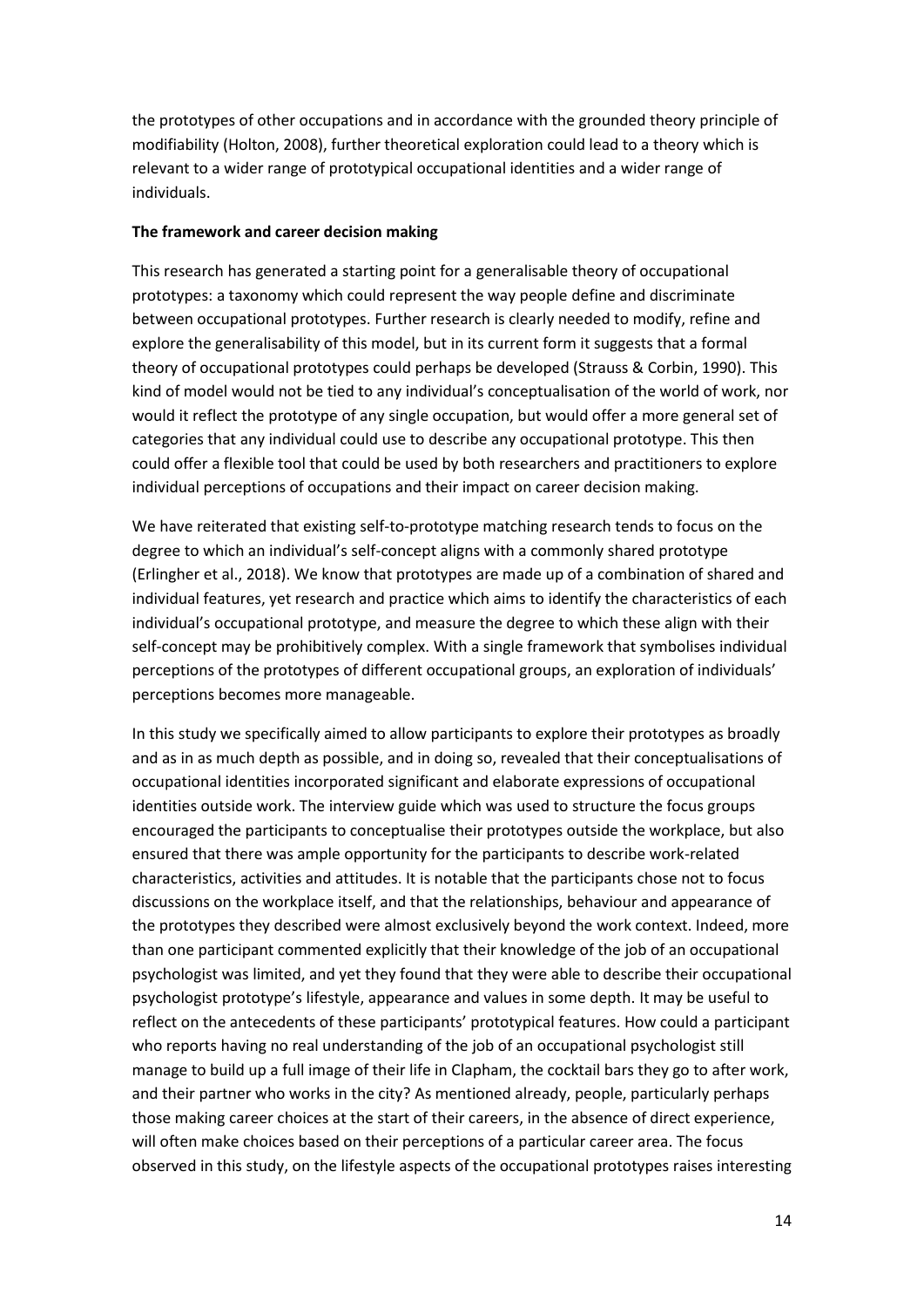questions about the influence that these ideas may have on career decisions. Further research could useful explore this in more depth.

The analysis, therefore, accounts for prototypical occupational identities holistically, focusing on perceptions of them outside work as well as within the workplace. This focus on the holistic nature of the prototypical identities reflects the acknowledgement in current career theory that career choices are influenced by and impact on people's lives overall (Savickas et al., 2009) and mirrors the growing evidence that boundaries between work and non-work are blurring (Cutts, Hooley & Yates, 2015; Ramarajan & Reid, 2013).

We have highlighted the contemporary paradigm in career development research which acknowledges the holistic nature of career choices and conceptualises choice about career as choices about identity (Ibarra & Barbalescu, 2010; Meijers & Lengelle, 2012). The grounded theory developed in this study seems to align with this approach. It suggests that not only do individuals who are making career choices understand themselves and their choices in terms of identity, but that identity thinking also contributes to their understanding of the world of work. This grounded theory suggests that as well as thinking about our career selves in terms of identities, we may also conceptualise occupations at least in part, in identity form.

## **Practical implications for career counsellors**

The insights offered by this grounded theory explain nothing more than the phenomenon under study: the perceptions of four prototypical occupational identities described by 24 psychology undergraduates. As such, recommendations for practice are perhaps premature. Nevertheless, the findings hint at the promise of some new ideas for practice which may be useful to consider at this stage of theory development.

Contemporary career learning theories advocate that individuals should be supported to develop narratives about their future identities which can offer them some direction (Meijers & Lengelle, 2012). A number of approaches have been put forward to help career counsellors to discuss identities with clients (e.g. Savickas, 2013; Savickas & Hartung, 2012; Strauss, Griffin & Parker, 2012) but, to date, no guidance is offered for career counsellors who want to discuss possible occupational identities. The findings from this study suggest that people may have occupation-related knowledge in the form of prototypes. According to Gottfredson's theory of circumspection and compromise (1981) and research on self-to-prototype matching (Hannover & Kessels, 2004), information of this kind may have a significant influence on career choices and it is important that the knowledge be accurate, and that it is integrated with other aspects of their career learning. Indeed McPherson et al. (2018) have gone a stage beyond and have noted the importance of career decisions being made on accurate occupational information, demonstrating that inaccurate prototypes are associated with a less desirable assessment of an occupation. The framework here could form the starting point for a discussion about clients' preconceptions of particular occupational identities and how these might align with their own sense of identity.

The second practical implication concerns the blurring of work and non-work identities. Understanding an individual's identity as holistic is a well-established feature of contemporary career learning theories (Blustein, 2017; Savickas et al., 2013; Yates, 2016). The inclusion of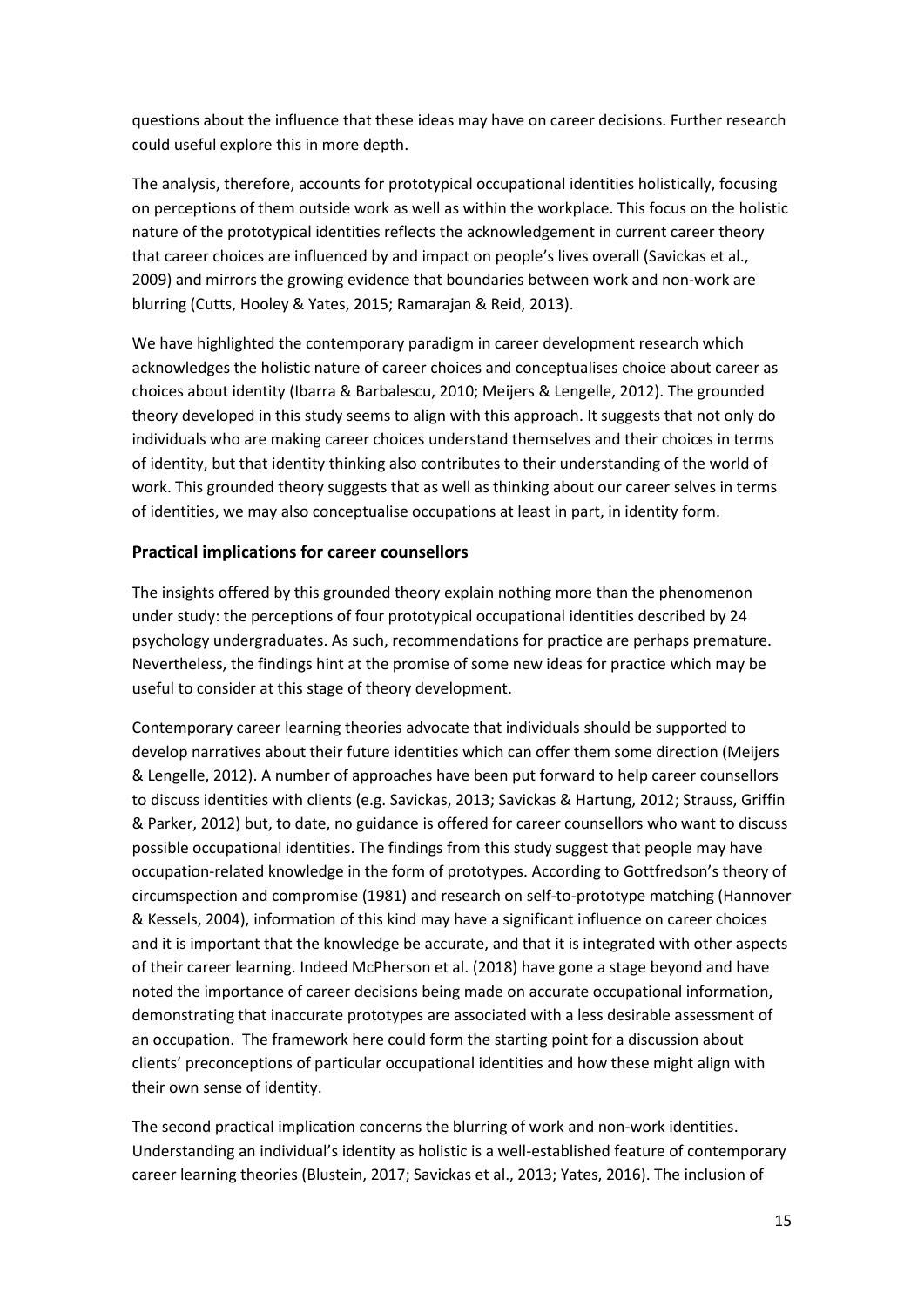non-work features in people's conceptualisations of occupations is less well documented but has been identified elsewhere in the literature (O'Dowd & Beardslee, 1967; Pisarick, Rowell & Currie, 2013; Yates & Cahill, 2018). The findings of this study highlight the holistic nature of students' conceptualisations of occupational identities. This could suggest a new angle for exploration with clients, in which career counsellors invite clients to reflect on how their own identities might align with their perceptions of occupational identities in non-work as well as work contexts. Whilst some career counsellors might argue that issues of this nature should not feed into clients' career decisions, the evidence suggests that they do, and as such, discussions which expose and explore them could be of great value to clients.

Finally, it is interesting to reflect on the findings in this study with reference to the literature on stereotypes in career counselling. This literature focuses most often on gender stereotypes and to a lesser extent, on class and ethnicity (e.g. Archer et al., 2010; Gadassi & Gati, 2009). The assumptions within this literature are that these stereotypes lead to limited career horizons and should be challenged in career conversations. The findings of the present study indicate that stereotype thinking focuses on much more than demographic characteristics, incorporating a range of individual characteristics. These prototypes may well be inaccurate and limiting and it would be important for career practitioners to uncover and challenge these preconceptions too.

### **Limitations and directions for future research**

This grounded theory of prototypical occupational identities is based on the perceptions of four occupations, provided by 24 psychology students, all studying at the same institution in London. It offers a starting point for theory development rather than a finished product, and in accordance with grounded theory methodology, this theory should be modified in the light of future data (Holton, 2008). Further research which explores this arena with different participants and different occupations could provide valuable additional data which could be used to further develop this theory.

As this was an exploratory study, focus groups were chosen as an approach to data collection, as they allow for the efficient collection of considerable amount of data, but there are limitations associated with this approach. In particular, focus groups can lead to a tendency for the data to be homogenised, as participants with more extreme views are less likely to vocalise their opinions in front of other participants. Further research could make use of a wider range of approaches to data collection.

This study did not set out to focus on gender, but the population from which participants were selected (undergraduate students studying for a BSc in psychology) was predominately female and whilst all undergraduates students, male and female, were invited to take part, only women chose to participate in the research. It is plausible that the particular features of the occupational prototypes depicted by the participants were linked to their gender, and quite possible that a more mixed group may have identified a different range of features. For example, whilst participants were asked to explore both the outfits worn by their prototypes and the cars they might drive, the focus group discussions lingered longer on fashion than on vehicles; it is possible that this choice was a result of the feminine proclivities of the participant group, and that an all-male group may have taken the discussion in a different direction.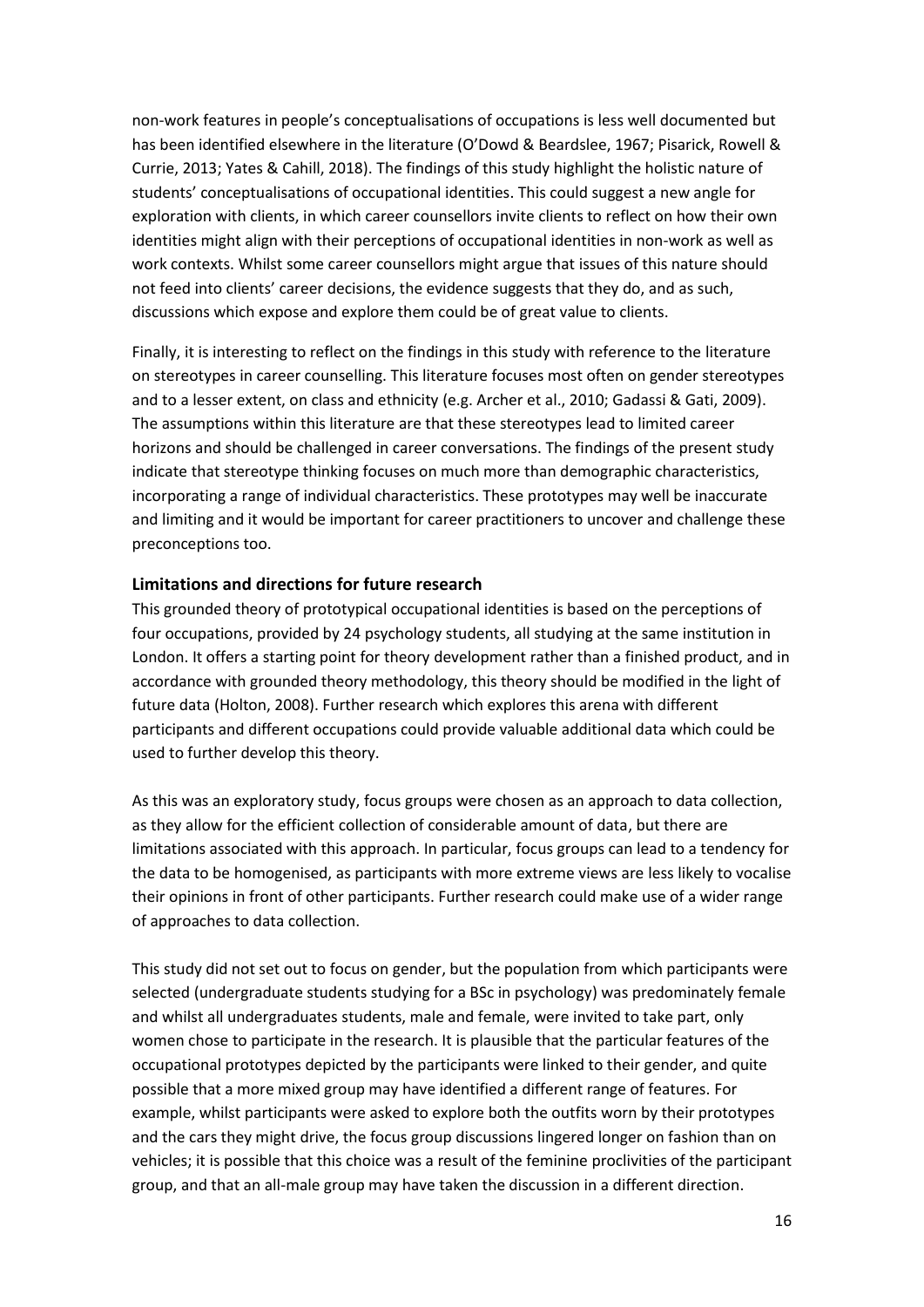Whether other areas of discussion would have generated features which symbolised different constructs is a second question, and future research should explore both the features and characteristics symbolised by those features, for a different group of participants.

## **Conclusion**

This study provides a theoretical framework of prototypical occupational identities. The grounded theory conceptualises the features of occupational prototypes as symbols, and, abstracting this information, offers a framework of eight constructs (highbrow, successful, cool, warm, energetic, fun, intelligent and conventional) which are symbolised by the features of the occupational prototypes described by the psychology students in this study. As a substantive grounded theory, the theory is closely based on the data gathered in this study and constitutes a workable and modifiable theory. The theory reflects ideas within contemporary career literature about the importance of identities and the holistic nature of identities and career decisions. The theory of occupational prototypes may offer a new approach to identity-based career counselling but further development of the theory is needed.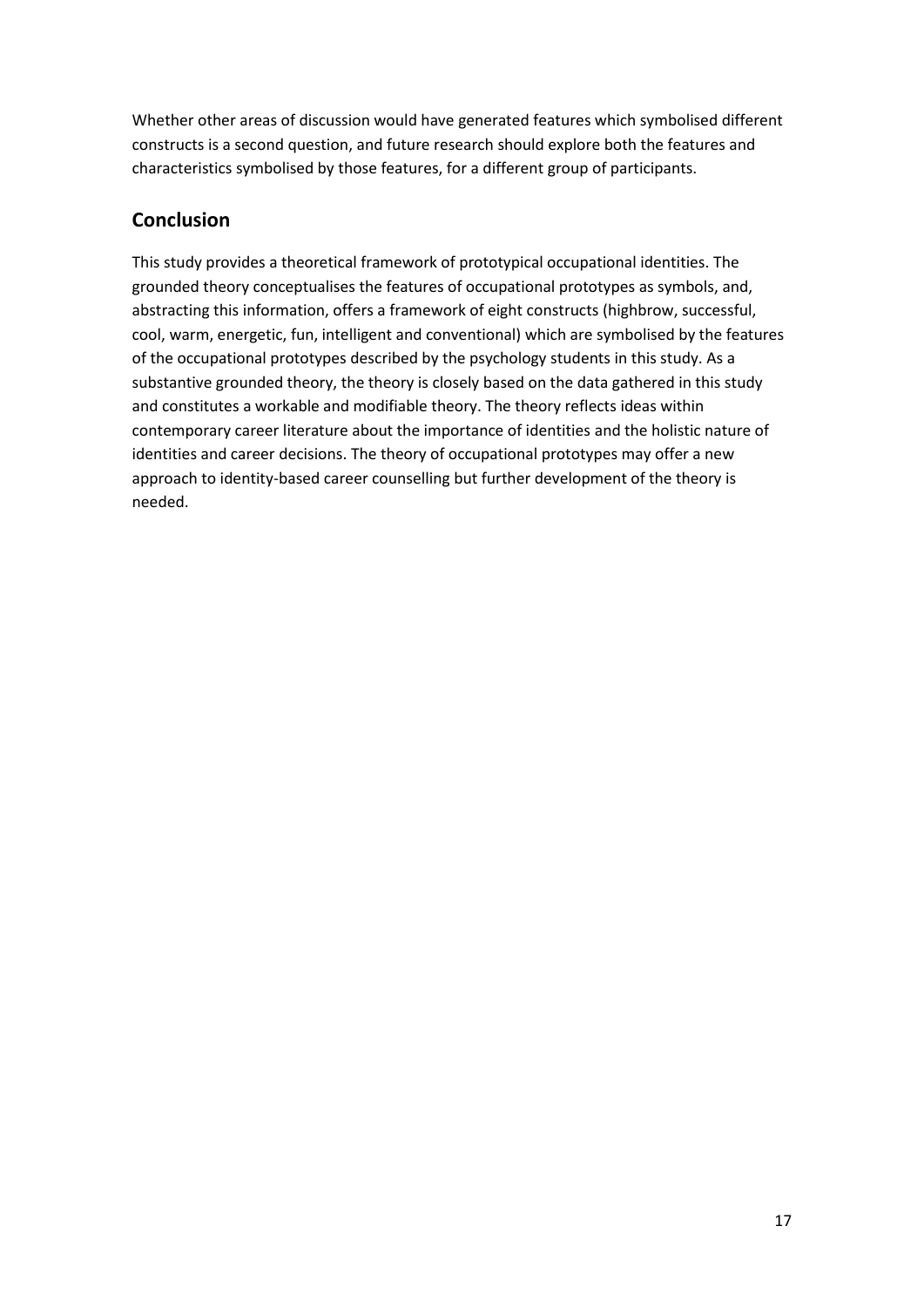#### **References**

Archer, L., DeWitt, J., Osborne, J., Dillon, J., Willis, B., & Wong, B. (2010). "Doing" science versus "being" a scientist: Examining 10/11‐year‐old schoolchildren's constructions of science through the lens of identity. *Science Education*, *94*(4), 617-639.

Bagnoli, A., & Clark, A. (2010). Focus groups with young people: a participatory approach to research planning. *Journal of youth studies*, *13*(1), 101-119.

Blumer, H. (1969). *Symbolic Interactionism: Perspective and Method*. Englewood Cliffs, NJ: Prentice-Hall.

Blustein, D. L. (2017). The psychology of working: A New Perspective for Career Development. *Career Planning & Adult Development Journal*, *33*(2), 60-68.

Bourdieu, P. (1985). The market of symbolic goods. *Poetics*, *14*(1-2), 13-44.

Bowen, G.A. (2005). Preparing a qualitative research-based dissertation: lessons learned. *The Qualitative Report 10*(2), 208 - 222.

Boychuk, C., Lysaght, R., & Stuart, H. (2018). Career Decision-Making Processes of Young Adults With First-Episode Psychosis. *Qualitative health research*, *28*(6), 1016-1031.

Castelli, L., Carraro, L., Tomelleri, S., & Amari, A. (2007). White children's alignment to the perceived racial attitudes of the parents: Closer to the mother than the father. *British Journal of Developmental Psychology*, *25*(3), 353-357.

Charmaz, K. (2013). Grounded theory methods in social justice research. In N.K. Denzin & Y.S. Lincoln (eds), *Strategies of qualitative inquiry*, Thousand Oaks, US: Sage, pp291-336.

Charmaz, K., & Henwood, K. (2017). Grounded theory methods for qualitative psychology. In C. Willig & W. Stainton-Rogers (eds), *The SAGE handbook of qualitative research in psychology*, Palo Alto, US: Sage, pp. 238-260.

Charon, J.M. (2010). *Symbolic Interactionism: An introduction, an interpretation, an integration*  Boston MA: Prentice Hall.

Cheryan, S., & Plaut, V. C. (2010). Explaining underrepresentation: A theory of precluded interest. *Sex roles*, *63*(7-8), 475-488.

Christiansen, O. (2007). A simpler understanding of classic GT: How it is a fundamentally different methodology. *The Grounded Theory Review*, *6*(3), 39-61.

Clark, R., & Lang A. (2002). Blanacing Yin and Yang: Teaching and Learning Qualitative Data Analysis within an Undergraduate Quantitative Analysis Course *Teaching Sociology, 30*(3), 343 - 360.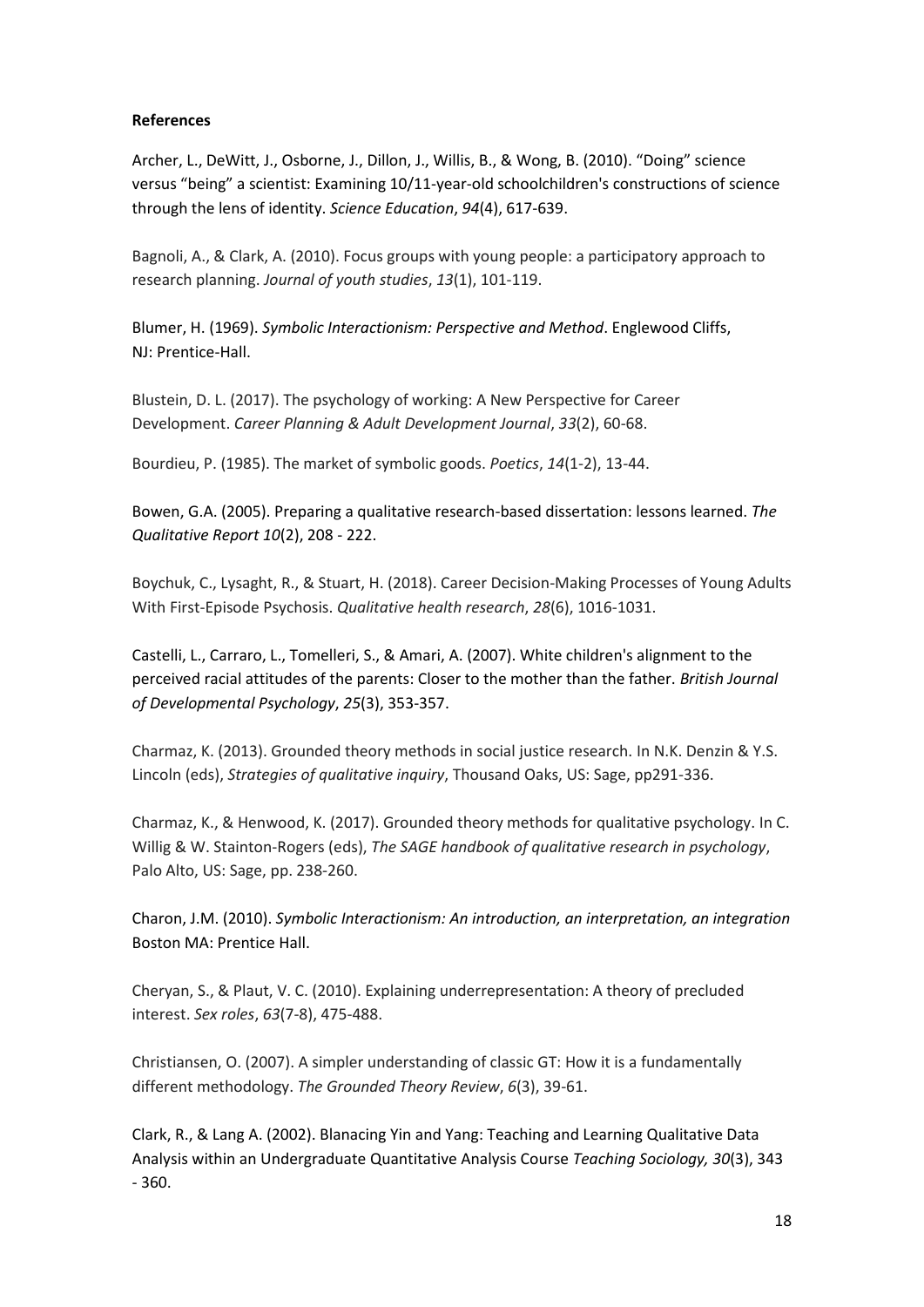Cheryan, S,. Plaut, V.C., Handron, C. & Hudson, L. (2013). The stereotypical computer scientist: gendered media representations as a barrier to inclusion for women *Sex Roles 69*(1), 58 – 71.

Costa, P. T., & McCrae, R. R. (1992). Four ways five factors are basic. *Personality and individual differences*, *13*(6), 653-665.

Crooks, D. L. (2001). The importance of symbolic interaction in grounded theory research on women's health. *Health Care For Women International*, 22(1/2), 11-27.

Cutcliffe, J. R. (2003). Reconsidering reflexivity: Introducing the case for intellectual entrepreneurship. *Qualitative health research*, *13*(1), 136-148.

Cutts, B, Hooley, T. and Yates, J. (2015) Fitting in or being yourself? How undergraduates plan to use hair, clothes and make-up to smooth their transition to the workplace. *Industry and Higher Education*, *29*(4), 271-282.

Davis, L.E. (1996). Learning qualitative research: Electronic Learning Circles *Qualitative Health Research 6*(3), 453 – 357.

Ehrlinger, J., Plant, E. A., Hartwig, M. K., Vossen, J. J., Columb, C. J., & Brewer, L. E. (2018). Do Gender Differences in Perceived Prototypical Computer Scientists and Engineers Contribute to Gender Gaps in Computer Science and Engineering?. *Sex roles*, *78*(1-2), 40-51.

Fernandez, C. (2012) Guest Editorial, Themed Section. *The Grounded Theory Review,* 11(1), 7 – 28.

Gadassi, R., & Gati, I. (2009). The effect of gender stereotypes on explicit and implicit career preferences. *The Counseling Psychologist*, *37*(6), 902-922.

Glaser, B. G. (1965). The constant comparative method of qualitative analysis. *Social problems*, *12*(4), 436-445.

Glaser, B. G. (1978). *Theoretical sensitivity: Advances in the methodology of grounded theory*. Sociology Press.

Glaser, B. G. (1992). *Basics of grounded theory analysis: Emergence vs forcing*. Sociology Press. Glaser, B. G. & Strauss, A. L. (1967). *The Discovery of Grounded Theory: Strategies for Qualitative Research*, Chicago: Aldine Publishing Company.

Gottfredson, L.S. (1981). Circumscription and compromise: A developmental theory of occupational aspirations *Journal of Counseling Psychology*, *28*, 545–579.

Gottfredson, L. S. (2002). Gottfredson's theory of circumscription, compromise, and selfcreation. In D. Brown (Ed.) *Career choice and development* (pp*.* 85-148). San Francisco: Jossey-Bass.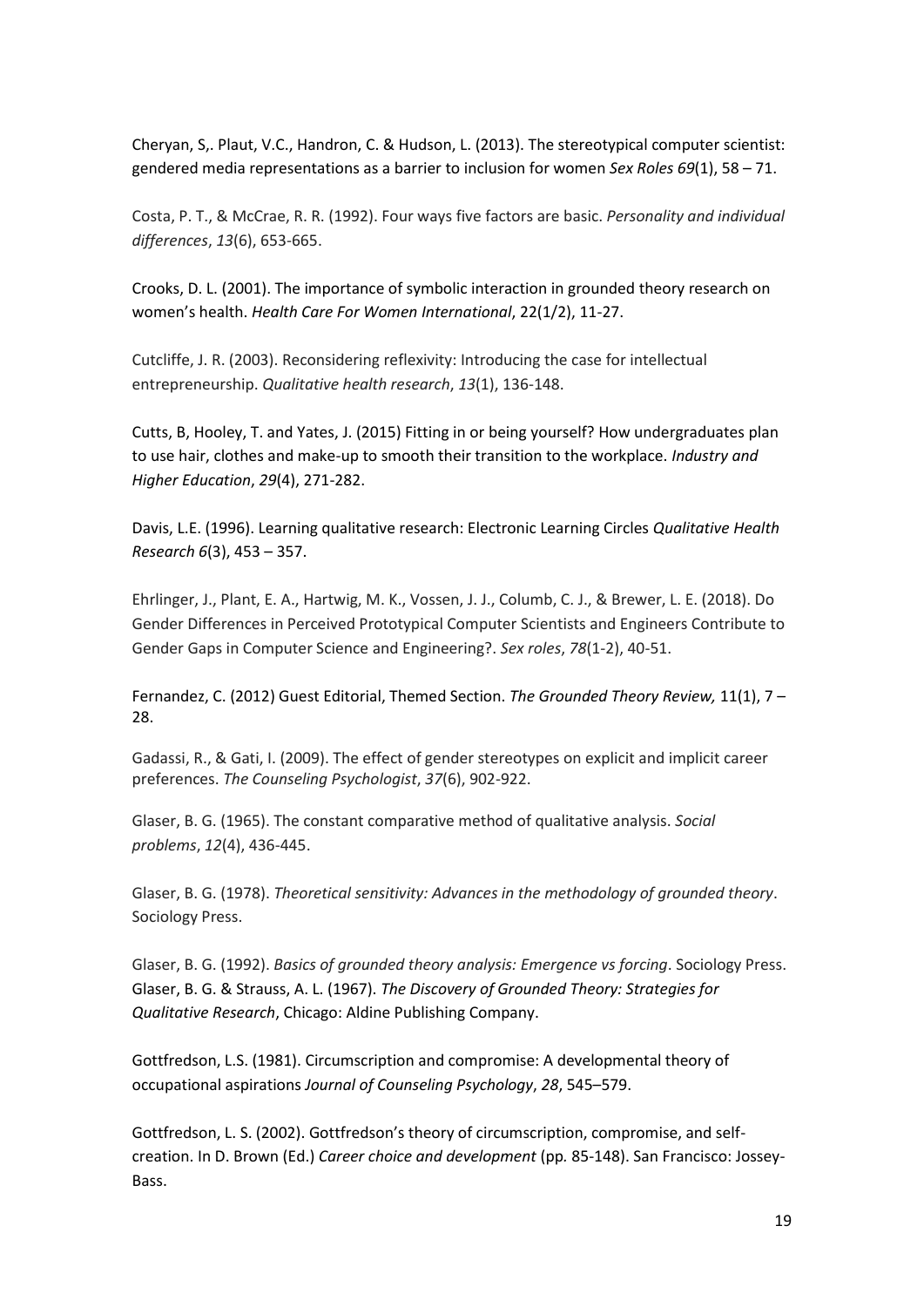Gough, B., Fry, G., Grogan, S., & Conner, M. (2009). Why do young adult smokers continue to smoke despite the health risks? A focus group study. *Psychology and Health*, *24*(2), 203-220.

Guichard, J. (2005). Life-long self-construction. *International Journal for Educational and Vocational Guidance*, *5*(2), 111-124.

Haley, J. (1990). Strategies of psychotherapy (2nd edn). Rockville, MD: Triangle Press. (Original work published 1963).

Hannover, B., & Kessels, U. (2004). Self-to-prototype matching as a strategy for making academic choices. Why high school students do not like math and science. *Learning and instruction*, *14*(1), 51-67.

Haslam, S. A., & Wilson, A. (2000). In what sense are prejudicial beliefs personal? The importance of an in‐group's shared stereotypes. *British Journal of Social Psychology*, *39*(1), 45- 63.

Hernandez, C. A. (2008). Are there two methods of grounded theory? Demystifying the methodological debate. *The Grounded Theory Review*, *7*(2), 39-66.

HESA (2014). *Graduate Destinations*. Cheltenham: Higher Education Statistics Authority. Retrieved from<https://www.hesa.ac.uk/data-and-analysis/students/destinations>

Hilton, J. L., & von Hippel, W. (1996). Stereotypes. *Annual Review Of Psychology*, *47*(1), 237 - 271.

Holland J. (1959). A theory of vocational choice. *Journal of Counseling Psychology, 6*(1), 35 – 45.

Holton, J.A. (2007). The Coding Process and its Challenges. In A. Bryant & K. Charmaz (Eds) *The SAGE Handbook of Grounded Theory* (pp.265 - 389). Thousand Oaks CA: Sage.

Hussein, M. E., Hirst, S., Salyers, V., & Osuji, J. (2014). Using Grounded Theory as a Method of Inquiry: Advantages and Disadvantages. *The Qualitative Report, 19*(27), 1-15

Hyde, A., Howlett, E., Brady, D., & Drennan, J. (2005). The focus group method: Insights from focus group interviews on sexual health with adolescents. *Social Science and Medicine, 61*(12)*,*  2588 - 2599.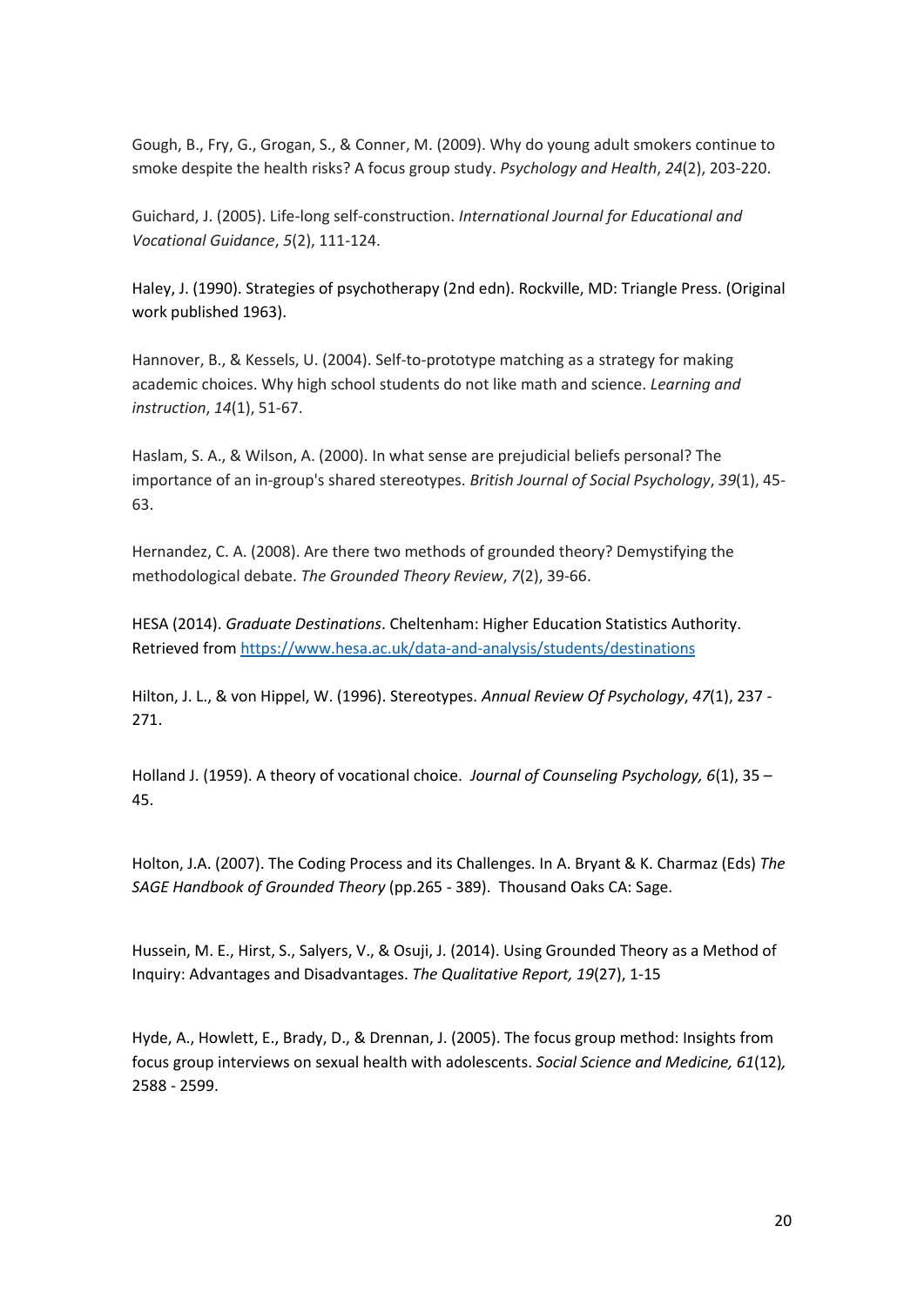Ibarra, H., & Barbulescu, R. (2010). Identity as narrative: Prevalence, effectiveness, and consequences of narrative identity work in macro work role transitions. *Academy of management review*, *35*(1), 135-154.

Jung, J. Y., & Young, M. (2019). The occupational/career decision-making processes of intellectually gifted adolescents from economically disadvantaged backgrounds: A mixed methods perspective. *Gifted Child Quarterly*, *63*(1), 36-57.

Jussim, L., Cain, T. R., Crawford, J. T., Harber, K., & Cohen, F. (2009). The unbearable accuracy of stereotypes. In, T.D. Nelson (Ed.), *Handbook of prejudice, stereotyping, and discrimination*, (pp. 199-227). Hove: Psychology Press.

Kitzinger, J. (1994). The methodology of focus groups: the importance of interaction between research participants. *Sociology of health & illness*, *16*(1), 103-121.

Koçoğlu, İ., Akgün, A. E., & Keskin, H. (2016). The Collective Unconscious at the Organizational Level: The Manifestation of Organizational Symbols. *Procedia-Social and Behavioral Sciences*, *235*(24), 296-303.

Krueger, R. A. (1994). Focus groups: a practical guide for applied research. 1994. *Thousands Oak California: SAGE Publications Inc*.

Lippmann W. (1991). *Public opinion*. New Brunswick, NJ: Transaction Publishers. Original work published 1922.

Lowe, A. (2005). Trust in emergence *Keynote presentation delivered to the 3rd International qualitative Research convention* University Teknologi, Malaysia.

MacKinnon, N. J., & Langford, T. (1994). The meaning of occupational prestige scores: A social psychological analysis and interpretation. *The Sociological Quarterly*, *35*(2), 215-245.

Mastro, D. E., Behm‐Morawitz, E., & Kopacz, M. A. (2008). Exposure to television portrayals of Latinos: The implications of aversive racism and social identity theory. *Human Communication Research*, *34*(1), 1-27.

McPherson, E., Park, B., & Ito, T. A. (2018). The Role of Prototype Matching in Science Pursuits: Perceptions of Scientists That Are Inaccurate and Diverge From Self-Perceptions Predict Reduced Interest in a Science Career. *Personality and Social Psychology Bulletin*, *44*(6), 881- 898.

Meijers, F., & Lengelle, R. (2012). Narratives at work: The development of career identity. *British Journal of Guidance & Counselling*, *40*(2), 157-176.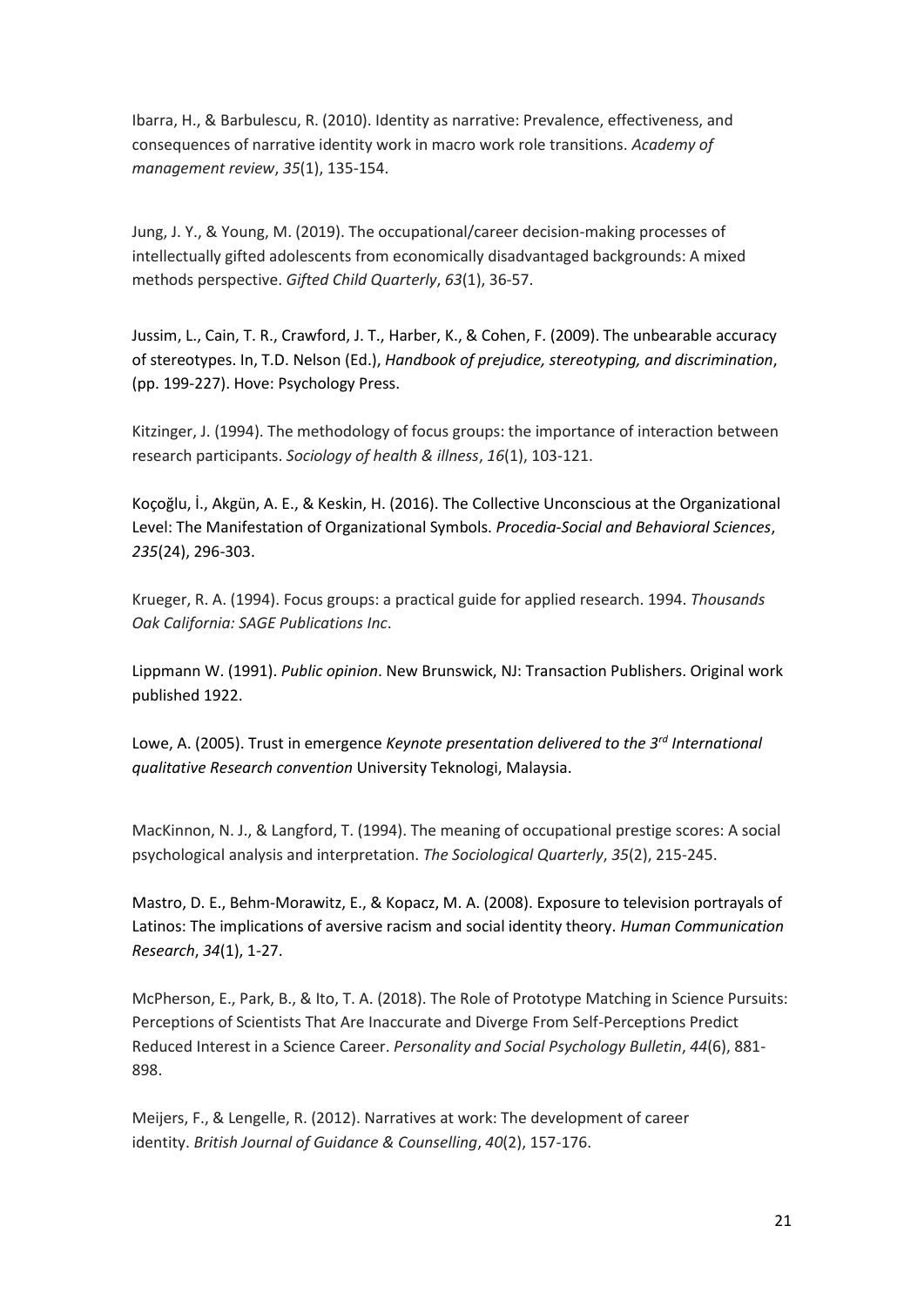Myers, I. B. (1962). *The Myers-Briggs Type Indicator: Manual*. Palo Alto US: Consulting Psychologists Press.

O'Dowd, D. D., & Beardslee, D. C. (1967). *Development and consistency of student images of occupations.* Rochester, US: Michigan State University.

Packard, B. W. L., & Nguyen, D. (2003). Science career-related possible selves of adolescent girls: A longitudinal study. *Journal of Career Development*, *29*(4), 251-263.

Peters, K., Ryan, M, Haslam, S.A. & Fernandes, H. (2012). To belong or not to belong: evidence that women's occupational disidentification is promoted by lack of fit with masculine occupational prototypes, *Journal of Personnel Psychology 11*(3), 148 – 158.

Pisarik, C. T., Rowell, P. C., & Currie, L. K. (2013). Work-related daydreams: A qualitative content analysis. *Journal of Career Development*, *40*(2), 87-106.

Pratt, M. G., & Rafaeli, A. (1997). Organisational dress as a symbol of multilayered social identities. *Academy of Management Journal*, *40*(4), 862-898.

Pratt, M. G., & Rafaeli, A. (2001).Symbols as a language of organizational relationships. *Research in Organizational Behavior*, *23*, 93-132.

Ramarajan, L., & Reid, E. (2013). Shattering the myth of separate worlds: negotiating nonwork identities at work. *Academy Of Management Review*, *38*(4), 621-644.

Rosch, E., & Mervis, C. B. (1975). Family resemblances: Studies in the internal structure of categories. *Cognitive psychology*, *7*(4), 573-605.

Ryan, M. (2014). *Who is Like a Scientist? A Self-Prototype Matching Approach to Women's Underrepresentation in STEM Fields* (Doctoral dissertation, University of Washington).

Savickas, M. L. (2013). Career construction theory and practice. In S.D. Brown & R.W. Lent (eds) Career development and counseling: Putting theory and research to work, (2<sup>nd</sup> edition) pp144-180. Wiley.

Savickas, M.L. (2015). Career counseling paradigms: Guiding, developing, and designing. In P. J. Hartung, M. L. Savickas and B. W. Walsh (Eds), *APA handbook of career intervention* (pp. 129- 143). Washington, DC, US: American Psychological Association.

Savickas, M. L., & Hartung, P. J. (2012). My career story. *An autobiographical workbook for lifecareer success*. Presentation at the annual meeting of the National Career Development Association.

Savickas, M. L., Nota, L., Rossier, J., Dauwalder, J. P., Duarte, M. E., Guichard, J., ... & Van Vianen, A. E. (2009). Life designing: A paradigm for career construction in the 21st century. *Journal of vocational behavior*, *75*(3), 239-250.

Schneider, D. J. (2004). *The psychology of stereotyping*. New York: Guilford Press.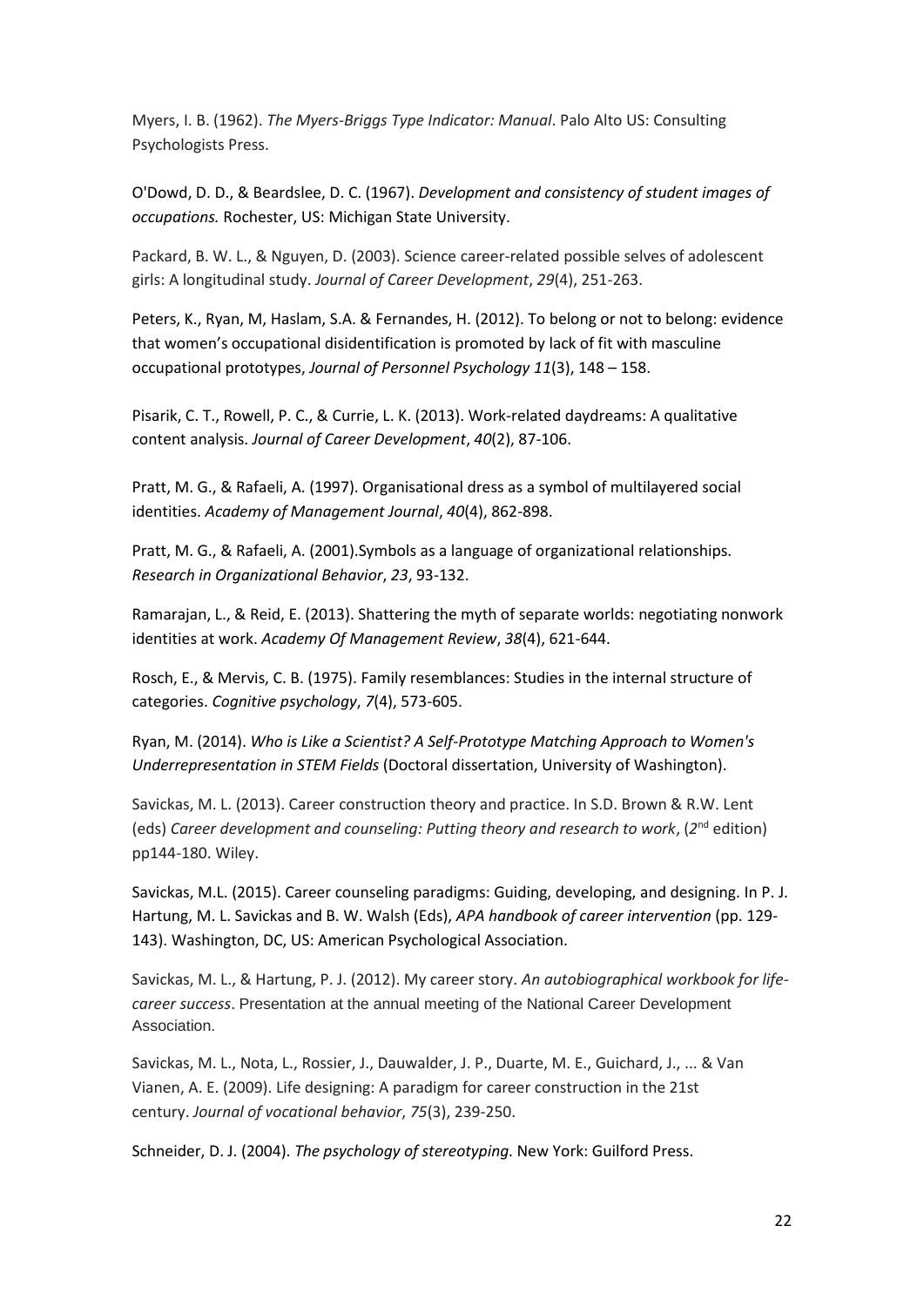Schreiber, R.S. (2001). The "How To" of Grounded Theory, Avoiding the Pitfalls. In R.S. Schreider, & P.N. Stern (eds), *Using grounded theory in nursing.* Philadelphia, US: Springer.

Sherriff, N., Gugglberger, L., Hall, C. and Scholes, J. (2014). "From start to finish": practical and ethical considerations in the use of focus groups to evaluate sexual health services interventions for young people. *Qualitative Psychology 1*(2), 92 – 106.

Sim, J. (1998). Collecting and analysing qualitative data: issues raised by the focus group. *Journal of Advanced Nursing, 28*(2), 346 - 352.

Starr, C. R. (2018). "I'm Not a Science Nerd!" STEM Stereotypes, Identity, and Motivation Among Undergraduate Women. *Psychology of Women Quarterly*, *42*(4), 489-503.

Strati, A. (1998). Organizational symbolism as a social construction: A perspective from the sociology of knowledge. *Human Relations*, *51*(11), 1379-1402.

Strauss, A., & Corbin, J. (1990). *Basics of Qualitative Research – Techniques and Procedures for Developing Grounded Theory,* (2nd ed). Thousand Oaks, CA: Sage.

Strauss, K., Griffin, M. A., & Parker, S. K. (2012). Future work selves: How salient hoped-for identities motivate proactive career behaviors. *Journal of Applied Psychology*, *97*(3), 580 - 598.

Tolich, M. (2009). The principle of caveat emptor: confidentiality and informed consent as endemic ethical dilemmas in focus group research. *Journal of Bioethical Inquiry, 6*(1*),* 99 - 108.

Wade, P., Bergeron, C., White, K., Teeman, D., Sims, D. & Mehta, P. (2010). *Key Stage 2 Career-Related Learning Pathfinder Evaluation*. London: Department for Education.

Warr, D. J. (2005). "It was fun... but we don't usually talk about these things": analyzing sociable interaction in focus groups. *Qualitative Inquiry*, *11*(2), 200-225.

Willig, C. (2013). *Introducing qualitative research in psychology*. McGraw-Hill Education (UK).

Yates, J. (2017). A meta-theoretical framework for career practitioners. *The Indian Journal of Career and Livelihood Planning*, *5*(1), 15-25.

Yates, J. & Cahill, S. (2018). What kind of shoes does a social worker wear? A content analysis of four occupational prototypes. *British Journal of Guidance and Counselling.* Online first 10.1080/03069885.2018.1437596